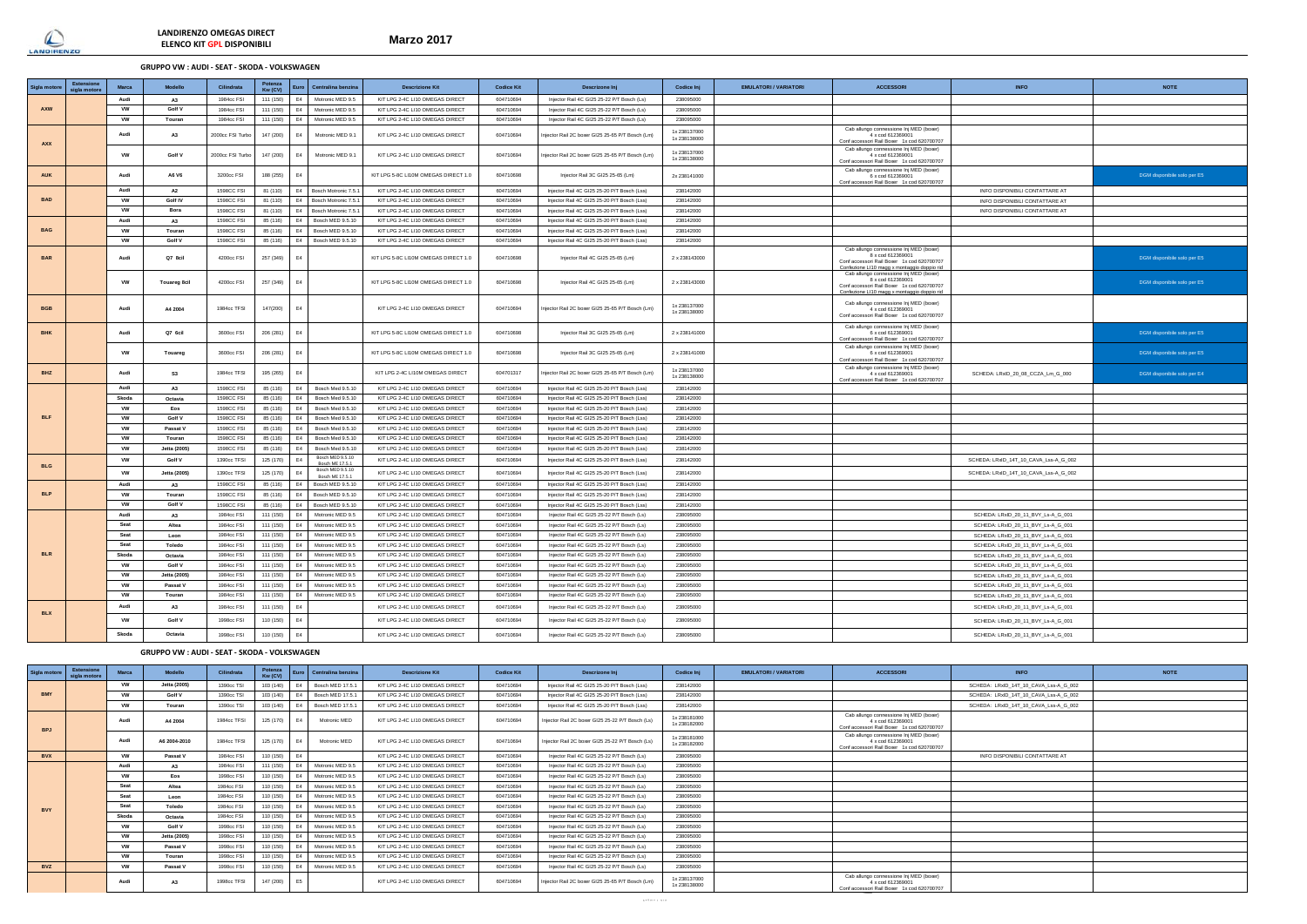# **Marzo 2017 LANDIRENZO OMEGAS DIRECT ELENCO KIT GPL DISPONIBILI**

| $\overline{\phantom{m}}$<br><b>LANDIRENZO</b> |           |              | <b>ELENCO KII GPL DISPONIBILI</b> |           |    |                  |                                 |           |                                                  |                            |                                                                                                            |
|-----------------------------------------------|-----------|--------------|-----------------------------------|-----------|----|------------------|---------------------------------|-----------|--------------------------------------------------|----------------------------|------------------------------------------------------------------------------------------------------------|
|                                               | Audi      | <b>TT</b>    | 1998cc TFSI                       | 147 (200) | E5 |                  | KIT LPG 2-4C LI10 OMEGAS DIRECT | 604710694 | Injector Rail 2C boxer GI25 25-65 P/T Bosch (Lm) | 1x238137000<br>1x238138000 | Cab allungo connessione Inj MED (boxer)<br>4 x cod 612369001<br>Conf accessori Rail Boxer 1x cod 620700707 |
|                                               | Seat      | Altea        | 1984cc FSI Turbo                  | 147 (200) | F4 | Bosch Med 9,1    | KIT LPG 2-4C LI10 OMEGAS DIRECT | 604710694 | Injector Rail 2C boxer GI25 25-65 P/T Bosch (Lm) | 1x238137000<br>1x238138000 | Cab allungo connessione Inj MED (boxer)<br>4 x cod 612369001<br>Conf accessori Rail Boxer 1x cod 620700707 |
|                                               | Seat      | Leon         | 1984cc FSI Turbo                  | 147 (200) |    | Bosch Med 9.1    | KIT LPG 2-4C LI10 OMEGAS DIRECT | 604710694 | Injector Rail 2C boxer GI25 25-65 P/T Bosch (Lm) | 1x238137000<br>1x238138000 | Cab allungo connessione Inj MED (boxer)<br>4 x cod 612369001<br>Conf accessori Rail Boxer 1x cod 620700707 |
| <b>BWA</b>                                    | Seat      | Toledo       | 1984cc FSI Turbo                  | 147 (200) |    | Bosch Med 9,1    | KIT LPG 2-4C LI10 OMEGAS DIRECT | 604710694 | Injector Rail 2C boxer GI25 25-65 P/T Bosch (Lm) | 1x238137000<br>1x238138000 | Cab allungo connessione Inj MED (boxer)<br>4 x cod 612369001<br>Conf accessori Rail Boxer 1x cod 620700707 |
|                                               | Skoda     | Octavia      | 1984cc FSI Turbo                  | 147 (200) |    | Bosch Med 9.1    | KIT LPG 2-4C LI10 OMEGAS DIRECT | 604710694 | Injector Rail 2C boxer GI25 25-65 P/T Bosch (Lm) | 1x238137000<br>1x238138000 | Cab allungo connessione Inj MED (boxer)<br>4 x cod 612369001<br>Conf accessori Rail Boxer 1x cod 620700707 |
|                                               | <b>VW</b> | Eos          | 1998cc TFSI                       | 147 (200) |    | Bosch Med 9,1    | KIT LPG 2-4C LI10 OMEGAS DIRECT | 604710694 | Injector Rail 2C boxer GI25 25-65 P/T Bosch (Lm) | 1x238137000<br>1x238138000 | Cab allungo connessione Inj MED (boxer)<br>4 x cod 612369001<br>Conf accessori Rail Boxer 1x cod 620700707 |
|                                               | <b>VW</b> | Golf V       | 1998cc TFSI                       | 147 (200) |    | Bosch Med 9.1    | KIT LPG 2-4C LI10 OMEGAS DIRECT | 604710694 | Injector Rail 2C boxer GI25 25-65 P/T Bosch (Lm) | 1x238137000<br>1x238138000 | Cab allungo connessione Inj MED (boxer)<br>4 x cod 612369001<br>Conf accessori Rail Boxer 1x cod 620700707 |
|                                               | <b>VW</b> | Jetta (2005) | 1998cc TFSI                       | 147 (200) |    | Bosch Med 9.1    | KIT LPG 2-4C LI10 OMEGAS DIRECT | 604710694 | Injector Rail 2C boxer GI25 25-65 P/T Bosch (Lm) | 1x238137000<br>1x238138000 | Cab allungo connessione Inj MED (boxer)<br>4 x cod 612369001<br>Conf accessori Rail Boxer 1x cod 620700707 |
|                                               | <b>VW</b> | Passat V     | 1998cc TFSI                       | 147 (200) |    | Bosch Med 9.1    | KIT LPG 2-4C LI10 OMEGAS DIRECT | 604710694 | Injector Rail 2C boxer GI25 25-65 P/T Bosch (Lm) | 1x238137000<br>1x238138000 | Cab allungo connessione Inj MED (boxer)<br>4 x cod 612369001<br>Conf accessori Rail Boxer 1x cod 620700707 |
| <b>BWE</b>                                    | Audi      | A4 2004      | 1984cc TFSI                       | 147(200)  |    |                  | KIT LPG 2-4C LI10 OMEGAS DIRECT | 604710694 | Injector Rail 2C boxer GI25 25-65 P/T Bosch (Lm) | 1x238137000<br>1x238138000 | Cab allungo connessione Inj MED (boxer)<br>4 x cod 612369001<br>Conf accessori Rail Boxer 1x cod 620700707 |
|                                               | Seat      | Exeo         | 1984cc FSI Turbo                  | 147 (200) | E5 |                  | KIT LPG 2-4C LI10 OMEGAS DIRECT | 604710694 | Injector Rail 2C boxer GI25 25-65 P/T Bosch (Lm) | 1x238137000<br>1x238138000 | Cab allungo connessione Inj MED (boxer)<br>4 x cod 612369001<br>Conf accessori Rail Boxer 1x cod 620700707 |
| <b>BWK</b>                                    | <b>VW</b> | Tiguan       | 1390cc TSI                        | 110 (150) |    | Bosch MED 9.1    | KIT LPG 2-4C LI12 OMEGAS DIRECT | 604710692 | Injector Rail 4C GI25 25-20 P/T Bosch (Lss)      | 238142000                  | SCHEDA: LRxID 14T 10 CAVA Lss-A G 002                                                                      |
|                                               | Audi      | A3           | 1798cc FSI Turbo                  | 118 (161) | F4 | Bosch Med 17.5.5 | KIT LPG 2-4C LI12 OMEGAS DIRECT | 604710692 | Injector Rail 4C GI25 25-22 P/T Bosch (Ls)       | 238095000                  |                                                                                                            |
|                                               | Seat      | Altea        | 1798cc TSI                        | 118 (161) |    |                  | KIT LPG 2-4C LI12 OMEGAS DIRECT | 604710692 | Injector Rail 4C GI25 25-22 P/T Bosch (Ls)       | 238095000                  |                                                                                                            |
|                                               | Seat      | Leon         | 1798cc TSI                        | 118 (161) |    |                  | KIT LPG 2-4C LI12 OMEGAS DIRECT | 604710692 | Injector Rail 4C GI25 25-22 P/T Bosch (Ls)       | 238095000                  |                                                                                                            |
| <b>BZB</b>                                    | Seat      | Toledo       | 1798cc TSI                        | 118 (161) |    |                  | KIT LPG 2-4C LI12 OMEGAS DIRECT | 604710692 | Injector Rail 4C GI25 25-22 P/T Bosch (Ls)       | 238095000                  |                                                                                                            |
|                                               | Skoda     | Octavia      | 1798cc FSI Turbo                  | 118 (161) |    | Bosch Med 17.5.5 | KIT LPG 2-4C LI12 OMEGAS DIRECT | 604710692 | Injector Rail 4C GI25 25-22 P/T Bosch (Ls)       | 238095000                  |                                                                                                            |
|                                               | Skoda     | Superb       | 1798cc FSI Turbo                  | 118 (161) | F4 | Bosch Med 17.5.5 | KIT LPG 2-4C LI12 OMEGAS DIRECT | 604710692 | Injector Rail 4C GI25 25-22 P/T Bosch (Ls)       | 238095000                  |                                                                                                            |
|                                               | <b>VW</b> | Passat V     | 1798cc TSI                        | 118 (161) | F4 | Bosch Med 17.5.5 | KIT LPG 2-4C LI12 OMEGAS DIRECT | 604710692 | Injector Rail 4C GI25 25-22 P/T Bosch (Ls)       | 238095000                  |                                                                                                            |

## **GRUPPO VW : AUDI - SEAT - SKODA - VOLKSWAGEN**

| Sigla motor | Estensione<br>sigla motore | Marca     | Modello           | Cilindrata  | Potenza<br>Kw (CV) | Centralina benzina                     | <b>Descrizione Kit</b>          | <b>Codice Kit</b> | Descrizone Inj                                   | Codice Inj                   | <b>EMULATORI / VARIATORI</b> | <b>ACCESSORI</b>                                                                                           | <b>INFO</b>                           | <b>NOTE</b> |
|-------------|----------------------------|-----------|-------------------|-------------|--------------------|----------------------------------------|---------------------------------|-------------------|--------------------------------------------------|------------------------------|------------------------------|------------------------------------------------------------------------------------------------------------|---------------------------------------|-------------|
| CAB         | D                          | Audi      | A <sub>5</sub>    | 1798cc TFSI | 125 (170)          |                                        | KIT LPG 2-4C LI10 OMEGAS DIRECT | 604710694         | Injector Rail 2C boxer GI25 25-22 P/T Bosch (Ls) | 1x238181000<br>1x 238182000  |                              | Cab allungo connessione Inj MED (boxer)<br>4 x cod 612369001<br>Conf accessori Rail Boxer 1x cod 620700707 | SCHEDA: LRxID_18T_10_CDHB_Ls-A_G_000  |             |
|             | $\mathbf{A}$               | Seat      | Alhambra          | 1390cc TFSI | 110 (150)          | E5 Motronic MED 17.5.10                | KIT LPG 2-4C LI12 OMEGAS DIRECT | 604710692         | Injector Rail 4C GI25 25-20 P/T Bosch (Lss)      | 238142000                    |                              |                                                                                                            |                                       |             |
|             | $\Lambda$                  | <b>VW</b> | Sharan 2010       | 1390cc TFSI | 110 (150)          | Motronic MED 17.5.10<br>F5             | KIT LPG 2-4C LI12 OMEGAS DIRECT | 604710692         | Injector Rail 4C GI25 25-20 P/T Bosch (Lss)      | 238142000                    |                              |                                                                                                            |                                       |             |
|             | $\Lambda$                  | VW        | Tiguan            | 1390cc TFSI | 110 (150)          | Motronic MED 17.5.10<br>F <sub>5</sub> | KIT LPG 2-4C LI12 OMEGAS DIRECT | 604710692         | Injector Rail 4C GI25 25-20 P/T Bosch (Lss)      | 238142000                    |                              |                                                                                                            |                                       |             |
|             | $\mathbf{c}$               | <b>VW</b> | Touran            | 1390cc TFSI | 103 (140)          | E5                                     | KIT LPG 2-4C LI12 OMEGAS DIRECT | 604710692         | Injector Rail 4C GI25 25-20 P/T Bosch (Lss)      | 238142000                    |                              |                                                                                                            | SCHEDA: LRxID_14T_10_CAVA_Lss-A_G_002 |             |
|             | $\overline{D}$             | VW        | Scirocco          | 1390cc TFSI | 118 (161)          | Motronic MED 17<br>F5                  | KIT LPG 2-4C LI12 OMEGAS DIRECT | 604710692         | Injector Rail 4C GI25 25-20 P/T Bosch (Lss)      | 238142000                    |                              |                                                                                                            | SCHEDA: LRxID_14T_10_CAVA_Lss-A_G_002 |             |
|             | $\overline{D}$             | <b>VW</b> | Golf V            | 1390cc TFSI | 118 (161)          | Motronic MED 17                        | KIT LPG 2-4C LI12 OMEGAS DIRECT | 604710692         | Injector Rail 4C GI25 25-20 P/T Bosch (Lss)      | 238142000                    |                              |                                                                                                            | SCHEDA: LRxID_14T_10_CAVA_Lss-A_G_002 |             |
| CAV         | $\overline{D}$             | <b>VW</b> | Eos               | 1390cc TFSI | 118 (161)          | Motronic MED 17<br>E5                  | KIT LPG 2-4C LI12 OMEGAS DIRECT | 604710692         | Injector Rail 4C GI25 25-20 P/T Bosch (Lss)      | 238142000                    |                              |                                                                                                            | SCHEDA: LRxID_14T_10_CAVA_Lss-A_G_002 |             |
|             | D                          | <b>VW</b> | Jetta (2005)      | 1390cc TFSI | 118 (161)          | Motronic MED 17<br>E5                  | KIT LPG 2-4C LI12 OMEGAS DIRECT | 604710692         | Injector Rail 4C GI25 25-20 P/T Bosch (Lss)      | 238142000                    |                              |                                                                                                            | SCHEDA: LRxID_14T_10_CAVA_Lss-A_G_002 |             |
|             | $\overline{D}$             | <b>VW</b> | Tiguan            | 1390cc TFSI | 118 (161)          | Motronic MED 17<br>E6                  | KIT LPG 2-4C LI12 OMEGAS DIRECT | 604710692         | Injector Rail 4C GI25 25-20 P/T Bosch (Lss)      | 238142000                    |                              |                                                                                                            | SCHEDA: LRxID_14T_10_CAVA_Lss-A_G_002 |             |
|             | D                          | <b>VW</b> | Maggiolino (2011) | 1390cc TFSI | 118 (161)          | Motronic MED 17<br>E5                  | KIT LPG 2-4C LI12 OMEGAS DIRECT | 604710692         | Injector Rail 4C GI25 25-20 P/T Bosch (Lss)      | 238142000                    |                              |                                                                                                            | SCHEDA: LRxID_14T_10_CAVA_Lss-A_G_002 |             |
|             |                            | Seat      | Ibiza             | 1390cc TFSI | 132 (179)          | E4-5                                   | KIT LPG 2-4C LI10 OMEGAS DIRECT | 604710694         | Injector Rail 4C GI25 25-20 P/T Bosch (Lss)      | 238142000                    |                              |                                                                                                            | SCHEDA: LRxID_14T_10_CAVA_Lss-A_G_002 |             |
|             |                            | Seat      | Ibiza DSG Cupra   | 1390cc TFSI | 132 (179)          | E5                                     | KIT LPG 2-4C LI10 OMEGAS DIRECT | 604710694         | Injector Rail 4C GI25 25-20 P/T Bosch (Lss)      | 238142000                    |                              |                                                                                                            | SCHEDA: LRxID_14T_10_CAVA_Lss-A_G_002 |             |
|             | E                          | Skoda     | Fabia RS          | 1390cc TFSI | 132 (179)          |                                        | KIT LPG 2-4C LI10 OMEGAS DIRECT | 604710694         | Injector Rail 4C GI25 25-20 P/T Bosch (Lss)      | 238142000                    |                              |                                                                                                            | SCHEDA: LRxID_14T_10_CAVA_Lss-A_G_002 |             |
|             | E                          | vw        | Polo              | 1390cc TFSI | 132 (179)          | E5                                     | KIT LPG 2-4C LI10 OMEGAS DIRECT | 604710694         | Injector Rail 4C GI25 25-20 P/T Bosch (Lss)      | 238142000                    |                              |                                                                                                            | SCHEDA: LRxID_14T_10_CAVA_Lss-A_G_002 |             |
|             |                            | Audi      | A3                | 1998cc TFSI | 147 (200)          | E5                                     | KIT LPG 2-4C LI10 OMEGAS DIRECT | 604710694         | Injector Rail 2C boxer GI25 25-65 P/T Bosch (Lm) | 1x238137000<br>1x 238138000  |                              | Cab allungo connessione Inj MED (boxer)<br>4 x cod 612369001<br>Conf accessori Rail Boxer 1x cod 620700707 |                                       |             |
|             |                            | <b>VW</b> | Passat V          | 1998cc TFSI | 147 (200)          | E <sub>5</sub>                         | KIT LPG 2-4C LI10 OMEGAS DIRECT | 604710694         | Injector Rail 2C boxer GI25 25-65 P/T Bosch (Lm) | 1x238137000<br>1x 238138000  |                              | Cab allungo connessione Inj MED (boxer)<br>4 x cod 612369001<br>Conf accessori Rail Boxer 1x cod 620700707 |                                       |             |
| CAW         |                            | <b>VW</b> | Scirocco          | 1998cc TFSI | 147 (200)          | ES                                     | KIT LPG 2-4C LI10 OMEGAS DIRECT | 604710694         | Injector Rail 2C boxer GI25 25-65 P/T Bosch (Lm) | 1x 238137000<br>1x 238138000 |                              | Cab allungo connessione Inj MED (boxer)<br>4 x cod 612369001<br>Conf accessori Rail Boxer 1x cod 620700707 |                                       |             |
|             |                            | VW        | Eos               | 1998cc TFSI | 147 (200)          | F <sub>5</sub>                         | KIT LPG 2-4C LI10 OMEGAS DIRECT | 604710694         | Injector Rail 2C boxer GI25 25-65 P/T Bosch (Lm) | 1x238137000<br>1x 238138000  |                              | Cab allungo connessione Inj MED (boxer)<br>4 x cod 612369001<br>Conf accessori Rail Boxer 1x cod 620700707 |                                       |             |
|             |                            | <b>VW</b> | Golf V            | 1998cc TFSI | 147 (200)          | ES                                     | KIT LPG 2-4C LI10 OMEGAS DIRECT | 604710694         | Injector Rail 2C boxer GI25 25-65 P/T Bosch (Lm) | 1x 238137000<br>1x 238138000 |                              | Cab allungo connessione Inj MED (boxer)<br>4 x cod 612369001<br>Conf accessori Rail Boxer 1x cod 620700707 |                                       |             |
|             |                            | <b>VW</b> | Tiguan            | 1998cc TFSI | 147 (200)          | ES                                     | KIT LPG 2-4C LI10 OMEGAS DIRECT | 604710694         | Injector Rail 2C boxer GI25 25-65 P/T Bosch (Lm) | 1x 238137000<br>1x 238138000 |                              | Cab allungo connessione Inj MED (boxer)<br>4 x cod 612369001<br>Conf accessori Rail Boxer 1x cod 620700707 |                                       |             |
|             | $\mathbf{A}$               | Audi      | A1                | 1390cc TFSI | 90 (123)           | Bosch Med 17.5.5<br>E5                 | KIT LPG 2-4C LI12 OMEGAS DIRECT | 604710692         | Injector Rail 4C GI25 25-20 P/T Bosch (Lss)      | 238142000                    |                              |                                                                                                            |                                       |             |
|             | $\mathbf{A}$               | Skoda     | Octavia           | 1390cc TFSI | 90 (123)           | Bosch MED 17.5.5                       | KIT LPG 2-4C LI12 OMEGAS DIRECT | 604710692         | Injector Rail 4C GI25 25-20 P/T Bosch (Lss)      | 238142000                    |                              |                                                                                                            |                                       |             |
|             | $\Lambda$                  | Skoda     | Yeti              | 1390cc TFSI | 90 (123)           | Bosch MED 17.5.5                       | KIT LPG 2-4C LI12 OMEGAS DIRECT | 604710692         | Injector Rail 4C GI25 25-20 P/T Bosch (Lss)      | 238142000                    |                              |                                                                                                            |                                       |             |
|             | $\mathbf{A}$               | <b>VW</b> | Golf V            | 1390cc TFSI | 90 (123)           | Bosch Med 17.5.5<br>F <sub>5</sub>     | KIT LPG 2-4C LI12 OMEGAS DIRECT | 604710692         | Injector Rail 4C GI25 25-20 P/T Bosch (Lss)      | 238142000                    |                              |                                                                                                            |                                       |             |
|             | $\Lambda$                  | <b>VW</b> | Golf VI           | 1390cc TFSI | 90 (123)           | Bosch Med 17.5.5<br>F <sub>5</sub>     | KIT LPG 2-4C LI12 OMEGAS DIRECT | 604710692         | Injector Rail 4C GI25 25-20 P/T Bosch (Lss)      | 238142000                    |                              |                                                                                                            |                                       |             |
|             | $\overline{A}$             | vw        | Jetta (2005)      | 1390cc TFSI | 90 (123)           | Bosch Med 17.5.5<br>F5                 | KIT LPG 2-4C LI12 OMEGAS DIRECT | 604710692         | Injector Rail 4C GI25 25-20 P/T Bosch (Lss)      | 238142000                    |                              |                                                                                                            |                                       |             |
|             | $\Lambda$                  | <b>VW</b> | Passat V          | 1390cc TFSI | 90 (123)           | Bosch Med 17.5.5<br>F5                 | KIT LPG 2-4C LI12 OMEGAS DIRECT | 604710692         | Injector Rail 4C GI25 25-20 P/T Bosch (Lss)      | 238142000                    |                              |                                                                                                            |                                       |             |
| CAX         |                            | vw        | Passat VI         | 1390cc TFSI | 90 (123)           | Bosch Med 17.5.5<br>E5                 | KIT LPG 2-4C LI12 OMEGAS DIRECT | 604710692         | Injector Rail 4C GI25 25-20 P/T Bosch (Lss)      | 238142000                    |                              |                                                                                                            |                                       |             |
|             | $\mathbf{A}$               | <b>VW</b> | Scirocco          | 1390cc TFSI | 90 (123)           | Bosch Med 17.5.5<br>F <sub>5</sub>     | KIT LPG 2-4C LI12 OMEGAS DIRECT | 604710692         | Injector Rail 4C GI25 25-20 P/T Bosch (Lss)      | 238142000                    |                              |                                                                                                            |                                       |             |
|             | $\Lambda$                  | <b>VW</b> | Tiguan            | 1390cc TFSI | 90 (123)           | Bosch Med 17.5.5                       | KIT LPG 2-4C LI12 OMEGAS DIRECT | 604710692         | Injector Rail 4C GI25 25-20 P/T Bosch (Lss)      | 238142000                    |                              |                                                                                                            | SCHEDA: LRxID_14T_10_CAVA_Lss-A_G_002 |             |
|             | $\mathbf{A}$               | <b>VW</b> | Eos               | 1390cc TFSI | 90 (123)           | Bosch Med 17.5.5<br>E                  | KIT LPG 2-4C LI12 OMEGAS DIRECT | 604710692         | Injector Rail 4C GI25 25-20 P/T Bosch (Lss)      | 238142000                    |                              |                                                                                                            |                                       |             |
|             | $\mathbf{c}$               | Audi      | A3                | 1390cc TFSI | 92 (125)           | Bosch Med 17.5.5<br>F <sub>5</sub>     | KIT LPG 2-4C LI12 OMEGAS DIRECT | 604710692         | Injector Rail 4C GI25 25-20 P/T Bosch (Lss)      | 238142000                    |                              |                                                                                                            | SCHEDA: LRxID_14T_10_CAX_Lss-A_G_002  |             |
|             | $\mathbf{c}$               | Seat      | Leon              | 1390cc TFSI | 92 (125)           | Bosch Med 17.5.5<br>F <sub>5</sub>     | KIT LPG 2-4C LI12 OMEGAS DIRECT | 604710692         | Injector Rail 4C GI25 25-20 P/T Bosch (Lss)      | 238142000                    |                              |                                                                                                            | SCHEDA: LRxID_14T_10_CAX_Lss-A_G_002  |             |
|             | $\mathbf{c}$               | Seat      | Altea             | 1390cc TFSI | 92 (125)           | Bosch Med 17.5.5                       | KIT LPG 2-4C LI12 OMEGAS DIRECT | 604710692         | Injector Rail 4C GI25 25-20 P/T Bosch (Lss)      | 238142000                    |                              |                                                                                                            | SCHEDA: LRxID_14T_10_CAX_Lss-A_G_002  |             |
|             | C                          | Seat      | Toledo            | 1390cc TFSI | 92 (125)           | Bosch Med 17.5.5                       | KIT LPG 2-4C LI12 OMEGAS DIRECT | 604710692         | Injector Rail 4C GI25 25-20 P/T Bosch (Lss)      | 238142000                    |                              |                                                                                                            | SCHEDA: LRxID_14T_10_CAX_Lss-A_G_002  |             |
|             | C                          | Skoda     | Superb            | 1390cc TFSI | 92 (125)           | E5<br>Bosch Med 17.5.5                 | KIT LPG 2-4C LI12 OMEGAS DIRECT | 604710692         | Injector Rail 4C GI25 25-20 P/T Bosch (Lss)      | 238142000                    |                              |                                                                                                            | SCHEDA: LRxID_14T_10_CAX_Lss-A_G_002  |             |

## **GRUPPO VW : AUDI - SEAT - SKODA - VOLKSWAGEN**

| Sigla motore sigla mo |       |       | <b>CONTRACTOR</b><br>Cilindrata | Kw (CV)    |                        |                                     | <b>Codice Kit</b> |                                       | Codice Inj | <b>JLATORI / VARIATORI</b> | <b>ACCESSO</b> |  |
|-----------------------|-------|-------|---------------------------------|------------|------------------------|-------------------------------------|-------------------|---------------------------------------|------------|----------------------------|----------------|--|
|                       |       |       | 1197cc TFSI                     |            | 63 (86) E5 SIMOS 10.13 | KIT LPG 2-4C LI12 OMEGAS DIRECT 3.0 | 604701261         | Injector Rail 4C GIRS12 size XS (Gxs) | 238160000  |                            |                |  |
|                       | Skoda | Fabia | 1197cc TSI                      | 63 (86) E5 | SIMOS 10               | KIT LPG 2-4C LI12 OMEGAS DIRECT 3.0 | 604701261         | Injector Rail 4C GIRS12 size XS (Gxs) | 238160000  |                            |                |  |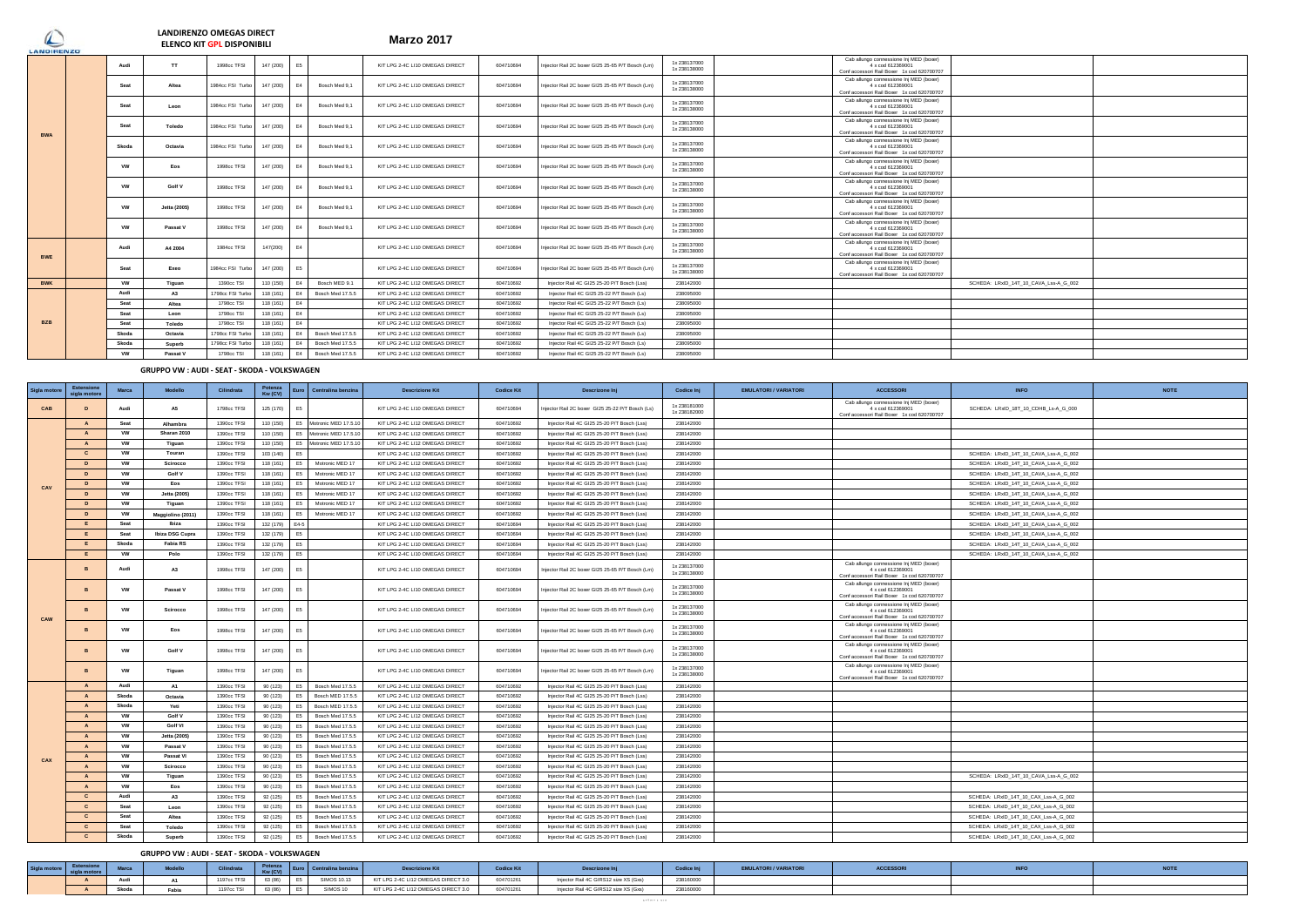# $\bigcirc$

**Marzo 2017 LANDIRENZO OMEGAS DIRECT ELENCO KIT GPL DISPONIBILI**

| LANDIRENZO |                |           |                   |                  |           |                |                    |                                     |           |                                            |           |                                  |                                                     |
|------------|----------------|-----------|-------------------|------------------|-----------|----------------|--------------------|-------------------------------------|-----------|--------------------------------------------|-----------|----------------------------------|-----------------------------------------------------|
|            |                | Skoda     | Roomster          | 1197cc TSI       | 63 (86)   | E5             | SIMOS 10           | KIT LPG 2-4C LI12 OMEGAS DIRECT 3.0 | 604701261 | Injector Rail 4C GIRS12 size XS (Gxs)      | 238160000 |                                  |                                                     |
|            |                | <b>VW</b> | Golf VI           | 1197cc TSI       | 63 (86)   | E5             | SIMOS 10           | KIT LPG 2-4C LI12 OMEGAS DIRECT 3.0 | 604701261 | Injector Rail 4C GIRS12 size XS (Gxs)      | 238160000 |                                  |                                                     |
|            |                | <b>VW</b> | Caddy             | 1197cc TSI       | 63 (86)   | E5             | SIMOS 10           | KIT LPG 2-4C LI12 OMEGAS DIRECT 3.0 | 604701261 | Injector Rail 4C GIRS12 size XS (Gxs)      | 238160000 |                                  |                                                     |
|            | $\mathbf{A}$   | Seat      | Ibiza             | 1197cc TSI       | 63 (86)   | E <sub>5</sub> | SIMOS 10           | KIT LPG 2-4C LI12 OMEGAS DIRECT 3.0 | 604701261 | Injector Rail 4C GIRS12 size XS (Gxs)      | 238160000 |                                  |                                                     |
|            | <b>R</b>       | Audi      | A3                | 1197cc TFSI      | 77 (105)  | E <sub>5</sub> | <b>SIMOS 10.13</b> | KIT LPG 2-4C LI12 OMEGAS DIRECT 3.0 | 604701261 | Injector Rail 4C GIRS12 size XS (Gxs)      | 238160000 |                                  |                                                     |
|            | <b>R</b>       | Seat      | Ibiza             | 1197cc TSI       | 77 (105)  | E <sub>5</sub> | Simos 10.10/10.11  | KIT LPG 2-4C LI12 OMEGAS DIRECT 3.0 | 604701261 | Injector Rail 4C GIRS12 size XS (Gxs)      | 238160000 |                                  |                                                     |
|            |                | Seat      | Leon              | 1197cc TSI       | 77 (105)  | E5             | Simos 10.10/10.1   | KIT LPG 2-4C LI12 OMEGAS DIRECT 3.0 | 604701261 | Injector Rail 4C GIRS12 size XS (Gxs)      | 238160000 |                                  |                                                     |
| CBZ        |                | Seat      | Altea             | 1197cc TSI       | 77 (105)  | E5             | Simos 10.10/10.1   | KIT LPG 2-4C LI12 OMEGAS DIRECT 3.0 | 604701261 | Injector Rail 4C GIRS12 size XS (Gxs)      | 238160000 |                                  |                                                     |
|            |                | Skoda     | Fabia             | 1197cc TSI       | 77 (105)  | E5             | Simos 10.10/10.1   | KIT LPG 2-4C LI12 OMEGAS DIRECT 3.0 | 604701261 | Injector Rail 4C GIRS12 size XS (Gxs)      | 238160000 |                                  |                                                     |
|            |                | Skoda     | Octavia           | 1197cc TSI       | 77 (105)  | E5             | Simos 10.10/10.11  | KIT LPG 2-4C LI12 OMEGAS DIRECT 3.0 | 604701261 | Injector Rail 4C GIRS12 size XS (Gxs)      | 238160000 |                                  |                                                     |
|            |                | Skoda     | Roomster          | 1197cc TSI       | 77 (105)  | E5             | Simos 10.10/10.11  | KIT LPG 2-4C LI12 OMEGAS DIRECT 3.0 | 604701261 | Injector Rail 4C GIRS12 size XS (Gxs)      | 238160000 |                                  |                                                     |
|            |                | Skoda     | Yeti              | 1197cc TSI       | 77 (105)  | E5             | Simos 10.10/10.1   | KIT LPG 2-4C LI12 OMEGAS DIRECT 3.0 | 604701261 | Injector Rail 4C GIRS12 size XS (Gxs)      | 238160000 |                                  |                                                     |
|            | <b>R</b>       | <b>VW</b> | Polo VI           | 1197cc TSI       | 77 (105)  | E5             | Simos 10.10/10.1   | KIT LPG 2-4C LI12 OMEGAS DIRECT 3.0 | 604701261 | Injector Rail 4C GIRS12 size XS (Gxs)      | 238160000 |                                  |                                                     |
|            | <b>R</b>       | <b>VW</b> | Golf VI (Plus)    | 1197cc TSI       | 77 (105)  | E5             | Simos 10.10/10.1   | KIT LPG 2-4C LI12 OMEGAS DIRECT 3.0 | 604701261 | Injector Rail 4C GIRS12 size XS (Gxs)      | 238160000 |                                  |                                                     |
|            |                | <b>VW</b> | Touran            | 1197cc TSI       | 77 (105)  | E5             | Simos 10.10/10.11  | KIT LPG 2-4C LI12 OMEGAS DIRECT 3.0 | 604701261 | Injector Rail 4C GIRS12 size XS (Gxs)      | 238160000 |                                  |                                                     |
|            |                | <b>VW</b> | Caddy             | 1197cc TSI       | 77 (105)  | E5             | Simos 10.10/10.11  | KIT LPG 2-4C LI12 OMEGAS DIRECT 3.0 | 604701261 | Injector Rail 4C GIRS12 size XS (Gxs)      | 238160000 |                                  |                                                     |
|            | <b>R</b>       | <b>VW</b> | Jetta (2011)      | 1197cc TSI       | 77 (105)  | E5             | Simos 10,10/10.11  | KIT LPG 2-4C LI12 OMEGAS DIRECT 3.0 | 604701261 | Injector Rail 4C GIRS12 size XS (Gxs)      | 238160000 |                                  |                                                     |
|            |                | vw        | Maggiolino (2011) | 1197cc TSI       | 77 (105)  | E5             | Simos 10.10/10.11  | KIT LPG 2-4C LI12 OMEGAS DIRECT 3.0 | 604701261 | Injector Rail 4C GIRS12 size XS (Gxs)      | 238160000 |                                  |                                                     |
| <b>CCT</b> |                | <b>VW</b> | Tiguan            | 2000cc FSI Turbo | 147 (200) | E <sub>5</sub> |                    | KIT LPG 2-4C LI10 OMEGAS DIRECT     | 604710694 | Injector Rail 4C GI25 25-65 P/T Bosch (Lm) | 238096000 | SCHEDA: LRxID_20_08_CCZ_Lm_G_000 | File di mappa: VW-TSI_20_10_CCZB_155Kw_Lm_G_1281_00 |
|            |                | Audi      | A3                | 1984cc FSI Turbo | 147 (200) | E <sub>5</sub> |                    | KIT LPG 2-4C LI10 OMEGAS DIRECT     | 604710694 | Injector Rail 4C GI25 25-65 P/T Bosch (Lm) | 238096000 |                                  |                                                     |
|            |                | Audi      | <b>TT</b>         | 1984cc FSI Turbo | 147 (200) | E5             |                    | KIT LPG 2-4C LI10 OMEGAS DIRECT     | 604710694 | Injector Rail 4C GI25 25-65 P/T Bosch (Lm) | 238096000 |                                  |                                                     |
|            | $\mathbf{A}$   | Seat      | Alhambra          | 1984cc FSI Turbo | 147 (200) | E <sub>5</sub> |                    | KIT LPG 2-4C LI10 OMEGAS DIRECT     | 604710694 | Injector Rail 4C GI25 25-65 P/T Bosch (Lm) | 238096000 |                                  |                                                     |
|            | $\mathbf{A}$   | Skoda     | Octavia           | 1984cc FSI Turbo | 147 (200) | E <sub>5</sub> | Bosch Med 17.5     | KIT LPG 2-4C LI10 OMEGAS DIRECT     | 604710694 | Injector Rail 4C GI25 25-65 P/T Bosch (Lm) | 238096000 |                                  |                                                     |
|            | $\mathbf{A}$   | Skoda     | Superb            | 1984cc FSI Turbo | 147 (200) | E5             | Bosch Med 17.5     | KIT LPG 2-4C LI10 OMEGAS DIRECT     | 604710694 | Injector Rail 4C GI25 25-65 P/T Bosch (Lm) | 238096000 |                                  |                                                     |
|            | $\mathbf{A}$   | <b>VW</b> | Eos               | 1984cc FSI Turbo | 147 (200) | F <sub>5</sub> | Bosch Med 17.5     | KIT LPG 2-4C LI10 OMEGAS DIRECT     | 604710694 | Injector Rail 4C GI25 25-65 P/T Bosch (Lm) | 238096000 |                                  |                                                     |
|            | $\overline{A}$ | <b>VW</b> | Jetta (2011)      | 1984cc FSI Turbo | 147 (200) | E5             | Bosch Med 17.5     | KIT LPG 2-4C LI10 OMEGAS DIRECT     | 604710694 | Injector Rail 4C GI25 25-65 P/T Bosch (Lm) | 238096000 |                                  |                                                     |
|            | $\mathbf{A}$   | VW        | Maggiolino (2011) | 1984cc FSI Turbo | 147 (200) | E5             | Bosch Med 17.5     | KIT LPG 2-4C LI10 OMEGAS DIRECT     | 604710694 | Injector Rail 4C GI25 25-65 P/T Bosch (Lm) | 238096000 |                                  |                                                     |
|            | $\mathbf{A}$   | <b>VW</b> | Passat V          | 1984cc FSI Turbo | 147 (200) | E5             | Bosch Med 17.5     | KIT LPG 2-4C LI10 OMEGAS DIRECT     | 604710694 | Injector Rail 4C GI25 25-65 P/T Bosch (Lm) | 238096000 |                                  |                                                     |
| CCZ        |                | <b>VW</b> | Sharan 2010       | 1984cc FSI Turbo | 147 (200) | E5             | Bosch Med 17.5     | KIT LPG 2-4C LI10 OMEGAS DIRECT     | 604710694 | Injector Rail 4C GI25 25-65 P/T Bosch (Lm) | 238096000 |                                  |                                                     |
|            |                | <b>VW</b> | Tiguan            | 1984cc FSI Turbo | 147 (200) | E5             | Bosch Med 17.5     | KIT LPG 2-4C LI10 OMEGAS DIRECT     | 604710694 | Injector Rail 4C GI25 25-65 P/T Bosch (Lm) | 238096000 |                                  |                                                     |
|            |                | Seat      | Altea             | 1984cc FSI Turbo | 155 (211) | E5             |                    | KIT LPG 2-4C LI10 OMEGAS DIRECT     | 604710694 | Injector Rail 4C GI25 25-65 P/T Bosch (Lm) | 238096000 |                                  |                                                     |
|            |                | Seat      | Leon              | 1984cc FSI Turbo | 155 (211) | E5             |                    | KIT LPG 2-4C LI10 OMEGAS DIRECT     | 604710694 | Injector Rail 4C GI25 25-65 P/T Bosch (Lm) | 238096000 |                                  |                                                     |
|            |                | <b>VW</b> | Eos               | 1984cc FSI Turbo | 155 (211) | E5             |                    | KIT LPG 2-4C LI10 OMEGAS DIRECT     | 604710694 | Injector Rail 4C GI25 25-65 P/T Bosch (Lm) | 238096000 |                                  |                                                     |
|            | <b>R</b>       | <b>VW</b> | Golf VI           | 1984cc FSI Turbo | 155 (211) | E <sub>5</sub> |                    | KIT LPG 2-4C LI10 OMEGAS DIRECT     | 604710694 | Injector Rail 4C GI25 25-65 P/T Bosch (Lm) | 238096000 |                                  |                                                     |
|            | <b>R</b>       | <b>VW</b> | Passat VI         | 1984cc FSI Turbo | 155 (211) | E5             |                    | KIT LPG 2-4C LI10 OMEGAS DIRECT     | 604710694 | Injector Rail 4C GI25 25-65 P/T Bosch (Lm) | 238096000 |                                  |                                                     |
|            |                | <b>VW</b> | Scirocco          | 1984cc FSI Turbo | 155 (211) | E5             |                    | KIT LPG 2-4C LI10 OMEGAS DIRECT     | 604710694 | Injector Rail 4C GI25 25-65 P/T Bosch (Lm) | 238096000 |                                  |                                                     |
|            |                | <b>VW</b> | Tiguan            | 1984cc FSI Turbo | 155 (211) | E <sub>5</sub> |                    | KIT LPG 2-4C LI10 OMEGAS DIRECT     | 604710694 | Injector Rail 4C GI25 25-65 P/T Bosch (Lm) | 238096000 |                                  |                                                     |
|            |                | Audi      | O <sub>3</sub>    | 1984cc FSI Turbo | 125 (170) | E <sub>5</sub> |                    | KIT LPG 2-4C LI10 OMEGAS DIRECT     | 604710694 | Injector Rail 4C GI25 25-65 P/T Bosch (Lm) | 238096000 |                                  |                                                     |
|            |                | <b>VW</b> | Tiguan            | 1984cc FSI Turbo | 125 (170) | E <sub>5</sub> |                    | KIT LPG 2-4C LI10 OMEGAS DIRECT     | 604710694 | Injector Rail 4C GI25 25-65 P/T Bosch (Lm) | 238096000 |                                  |                                                     |

# **GRUPPO VW : AUDI - SEAT - SKODA - VOLKSWAGEN**

| Sigla motor | <b>Estensione</b><br>sigla motore | <b>Marca</b> | Modello   | Cilindrata  | Potenza<br>Kw (CV) | Euro           | Centralina benzina<br><b>Descrizione Kit</b>                | <b>Codice Kit</b> | Descrizone Inj                                    | Codice Inj                   | <b>EMULATORI / VARIATORI</b>                        | <b>ACCESSORI</b>                                                                                           | <b>INFO</b>                                  | <b>NOTE</b> |
|-------------|-----------------------------------|--------------|-----------|-------------|--------------------|----------------|-------------------------------------------------------------|-------------------|---------------------------------------------------|------------------------------|-----------------------------------------------------|------------------------------------------------------------------------------------------------------------|----------------------------------------------|-------------|
|             | A                                 | Audi         | A3        | 1798cc TFSI | 118 (161)          | E5             | KIT LPG 2-4C LI12 OMEGAS DIRECT                             | 604710692         | Injector Rail 4C GI25 25-22 P/T Bosch (Ls)        | 238095000                    |                                                     |                                                                                                            |                                              |             |
|             | $\Lambda$                         | Audi         | TT.       | 1798cc TFSI | 118 (161)          | E <sub>5</sub> | KIT LPG 2-4C LI12 OMEGAS DIRECT                             | 604710692         | Injector Rail 4C GI25 25-22 P/T Bosch (Ls)        | 238095000                    |                                                     |                                                                                                            |                                              |             |
|             | $\mathbf{A}$                      | Seat         | Altea     | 1798cc TFSI | 118 (161)          | E5             | KIT LPG 2-4C LI12 OMEGAS DIRECT                             | 604710692         | Injector Rail 4C GI25 25-22 P/T Bosch (Ls)        | 238095000                    |                                                     |                                                                                                            |                                              |             |
|             | $\mathbf{A}$                      | Seat         | Leon      | 1798cc TFSI | 118 (161)          | E <sub>5</sub> | KIT LPG 2-4C LI12 OMEGAS DIRECT                             | 604710692         | Injector Rail 4C GI25 25-22 P/T Bosch (Ls)        | 238095000                    |                                                     |                                                                                                            |                                              |             |
|             | $\mathbf{A}$                      | Seat         | Toledo    | 1798cc TFSI | 118 (161)          | E5             | KIT LPG 2-4C LI12 OMEGAS DIRECT                             | 604710692         | Injector Rail 4C GI25 25-22 P/T Bosch (Ls)        | 238095000                    |                                                     |                                                                                                            |                                              |             |
| CDA         | $\mathbf{A}$                      | Skoda        | Octavia   | 1798cc TFSI | 118 (161)          | E5             | KIT LPG 2-4C LI12 OMEGAS DIRECT                             | 604710692         | Injector Rail 4C GI25 25-22 P/T Bosch (Ls)        | 238095000                    |                                                     |                                                                                                            |                                              |             |
|             | $\mathbf{A}$                      | Skoda        | Superb    | 1798cc TFSI | 118 (161)          | E <sub>5</sub> | KIT LPG 2-4C LI12 OMEGAS DIRECT                             | 604710692         | Injector Rail 4C GI25 25-22 P/T Bosch (Ls)        | 238095000                    |                                                     |                                                                                                            |                                              |             |
|             | $\mathbf{A}$                      | Skoda        | Yeti      | 1798cc TFSI | 118 (161)          | E <sub>5</sub> | KIT LPG 2-4C LI12 OMEGAS DIRECT                             | 604710692         | Injector Rail 4C GI25 25-22 P/T Bosch (Ls)        | 238095000                    |                                                     |                                                                                                            |                                              |             |
|             | $\mathbf{A}$                      | <b>VW</b>    | Golf VI   | 1798cc TFSI | 118 (161)          | E5             | KIT LPG 2-4C LI12 OMEGAS DIRECT                             | 604710692         | Injector Rail 4C GI25 25-22 P/T Bosch (Ls)        | 238095000                    |                                                     |                                                                                                            |                                              |             |
|             | $\overline{A}$                    | <b>VW</b>    | Passat V  | 1798cc TFSI | 118 (161)          | E <sub>5</sub> | KIT LPG 2-4C LI12 OMEGAS DIRECT                             | 604710692         | Injector Rail 4C GI25 25-22 P/T Bosch (Ls)        | 238095000                    |                                                     |                                                                                                            |                                              |             |
|             | $\mathbf{A}$                      | <b>VW</b>    | Passat VI | 1798cc TFSI | 118 (161)          | E <sub>5</sub> | KIT LPG 2-4C LI12 OMEGAS DIRECT                             | 604710692         | Injector Rail 4C GI25 25-22 P/T Bosch (Ls)        | 238095000                    |                                                     |                                                                                                            |                                              |             |
|             |                                   | Audi         | A4 2008-> | 1798cc TFSI | 88 (120)           | E <sub>5</sub> | KIT LPG 2-4C LI12 OMEGAS DIRECT                             | 604710692         | Injector Rail 2C boxer GI25 25-22 P/T Bosch (Ls). | 1x 238181000<br>1x 238182000 |                                                     | Cab allungo connessione Inj MED (boxer)<br>4 x cod 612369001<br>Conf accessori Rail Boxer 1x cod 620700707 |                                              |             |
|             |                                   | Seat         | Exeo      | 1798cc TFSI | 88 (120)           | E <sub>5</sub> | KIT LPG 2-4C LI12 OMEGAS DIRECT                             | 604710692         | Injector Rail 2C boxer GI25 25-22 P/T Bosch (Ls)  | 1x238181000<br>1x 238182000  |                                                     | Cab allungo connessione Inj MED (boxer)<br>4 x cod 612369001<br>Conf accessori Rail Boxer 1x cod 620700707 |                                              |             |
| CDH         |                                   | Audi         | A4 2008-> | 1798cc TFSI | 118 (161)          | E <sub>5</sub> | KIT LPG 2-4C LI12 OMEGAS DIRECT                             | 604710692         | Injector Rail 2C boxer GI25 25-22 P/T Bosch (Ls)  | 1x 238181000<br>1x 238182000 |                                                     | Cab allungo connessione Inj MED (boxer)<br>4 x cod 612369001<br>Conf accessori Rail Boxer 1x cod 620700707 |                                              |             |
|             |                                   | Audi         | <b>A5</b> | 1798cc TFSI | 118 (161)          | E <sub>5</sub> | KIT LPG 2-4C LI12 OMEGAS DIRECT                             | 604710692         | Injector Rail 2C boxer GI25 25-22 P/T Bosch (Ls)  | 1x 238181000<br>1x 238182000 |                                                     | Cab allungo connessione Inj MED (boxer)<br>4 x cod 612369001<br>Conf accessori Rail Boxer 1x cod 620700707 |                                              |             |
|             |                                   | Seat         | Exeo      | 1798cc TFSI | 118 (161)          | E <sub>5</sub> | KIT LPG 2-4C LI12 OMEGAS DIRECT                             | 604710692         | Injector Rail 2C boxer GI25 25-22 P/T Bosch (Ls)  | 1x 238181000<br>1x 238182000 |                                                     | Cab allungo connessione Inj MED (boxer)<br>4 x cod 612369001<br>Conf accessori Rail Boxer 1x cod 620700707 |                                              |             |
|             |                                   | Audi         | A4 2008-> | 1984cc TFSI | 132 (180)          | E5             | KIT LPG 2-4C LI10 OMEGAS DIRECT                             | 604710694         | Injector Rail 2C boxer GI25 25-65 P/T Bosch (Lm)  | 1x 238137000<br>1x238138000  |                                                     | Cab allungo connessione Inj MED (boxer)<br>4 x cod 612369001<br>Conf accessori Rail Boxer 1x cod 620700707 |                                              |             |
|             | B                                 | Audi         | <b>A5</b> | 1984cc TFSI | 132 (180)          | E <sub>5</sub> | KIT LPG 2-4C LI10 OMEGAS DIRECT                             | 604710694         | Injector Rail 2C boxer GI25 25-65 P/T Bosch (Lm)  | 1x 238137000<br>1x 238138000 |                                                     | Cab allungo connessione Inj MED (boxer)<br>4 x cod 612369001<br>Conf accessori Rail Boxer 1x cod 620700707 |                                              |             |
|             |                                   | Audi         | A6 2011-> | 1984cc TFSI | 132 (180)          | E <sub>5</sub> | KIT LPG 2-4C LI10 OMEGAS DIRECT                             | 604710694         | Injector Rail 2C boxer GI25 25-65 P/T Bosch (Lm)  | 1x 238137000<br>1x 238138000 |                                                     | Cab allungo connessione Inj MED (boxer)<br>4 x cod 612369001<br>Conf accessori Rail Boxer 1x cod 620700707 |                                              |             |
| CDN         |                                   | Audi         | Q5        | 1984cc TFSI | 132 (180)          | E <sub>5</sub> | KIT LPG 2-4C LI10 OMEGAS DIRECT                             | 604710694         | Injector Rail 2C boxer GI25 25-65 P/T Bosch (Lm)  | 1x238137000<br>1x238138000   |                                                     | Cab allungo connessione Inj MED (boxer)<br>4 x cod 612369001<br>Conf accessori Rail Boxer 1x cod 620700707 |                                              |             |
|             | $\mathbf{c}$                      | Audi         | A4 2008-> | 1984cc TFSI | 155 (211)          | E5             | KIT LPG 2-4C LI10 OMEGAS DIRECT                             | 604710694         | Injector Rail 2C boxer GI25 25-65 P/T Bosch (Lm)  | 1x 238137000<br>1x 238138000 |                                                     | Cab allungo connessione Inj MED (boxer)<br>4 x cod 612369001<br>Conf accessori Rail Boxer 1x cod 620700707 |                                              |             |
|             | $\mathbf{c}$                      | Audi         | <b>A5</b> | 1984cc TFSI | 155 (211)          | E <sub>5</sub> | KIT LPG 2-4C LI10 OMEGAS DIRECT                             | 604710694         | Injector Rail 2C boxer GI25 25-65 P/T Bosch (Lm)  | 1x 238137000<br>1x 238138000 |                                                     | Cab allungo connessione Inj MED (boxer)<br>4 x cod 612369001<br>Conf accessori Rail Boxer 1x cod 620700707 |                                              |             |
|             | $\mathbf{c}$                      | Audi         | Q5        | 1984cc TFSI | 155 (211)          | E <sub>5</sub> | KIT LPG 2-4C LI10 OMEGAS DIRECT                             | 604710694         | Injector Rail 2C boxer GI25 25-65 P/T Bosch (Lm)  | 1x 238137000<br>1x 238138000 |                                                     | Cab allungo connessione Inj MED (boxer)<br>4 x cod 612369001<br>Conf accessori Rail Boxer 1x cod 620700707 |                                              |             |
| CDV         |                                   | Skoda        | Superb V6 | 3600cc TSI  | 191 (260)          | E5             | KIT LPG 5-8C LI10M OMEGAS DIRECT 1.0                        | 604710698         | Injector Rail 3C GI25 25-65 (Lm)                  | 2 x 238141000                |                                                     | CONF.RACC.UGELLI x PTFE 4x6 INT.COLL.4C<br>cod 620500110<br>TUBO PTFE BIANCO 4x6x200mm cod 299219351       |                                              |             |
| CHP         |                                   | <b>VW</b>    | Golf VII  | 1395cc TSI  | 103 (140)          | E <sub>5</sub> | Bosch MED 17.5.21<br>KIT LPG 2-4C GI25 LI12 OMEGAS DIR. 3.0 | 604710719         | Injector Rail 4C GI25 25-20 (Lss)                 | 238191000                    | VARIATORE DI ANTICIPO PANDA 3H 052<br>cod 628000004 |                                                                                                            |                                              |             |
|             |                                   | Audi         | A1        | 1.0cc TFSI  | 70 (95)            | E6             | KIT LPG 2-4C LI12 OMEGAS DIRECT 3.0                         | 604701261         | Injector Rail 3C GIRS12 size XS (Gxs)             | 238164000                    | VARIATORE DI ANTICIPO PANDA 3H 052<br>cod 628000004 |                                                                                                            | programmazione WV-TSI_14_14_CHP_G_600_252_00 |             |
|             |                                   |              |           |             |                    |                |                                                             |                   | mantine manufund                                  |                              | montano monte / Languation Summit was               |                                                                                                            |                                              |             |
|             |                                   |              |           |             |                    |                |                                                             |                   | anternative                                       |                              |                                                     |                                                                                                            |                                              |             |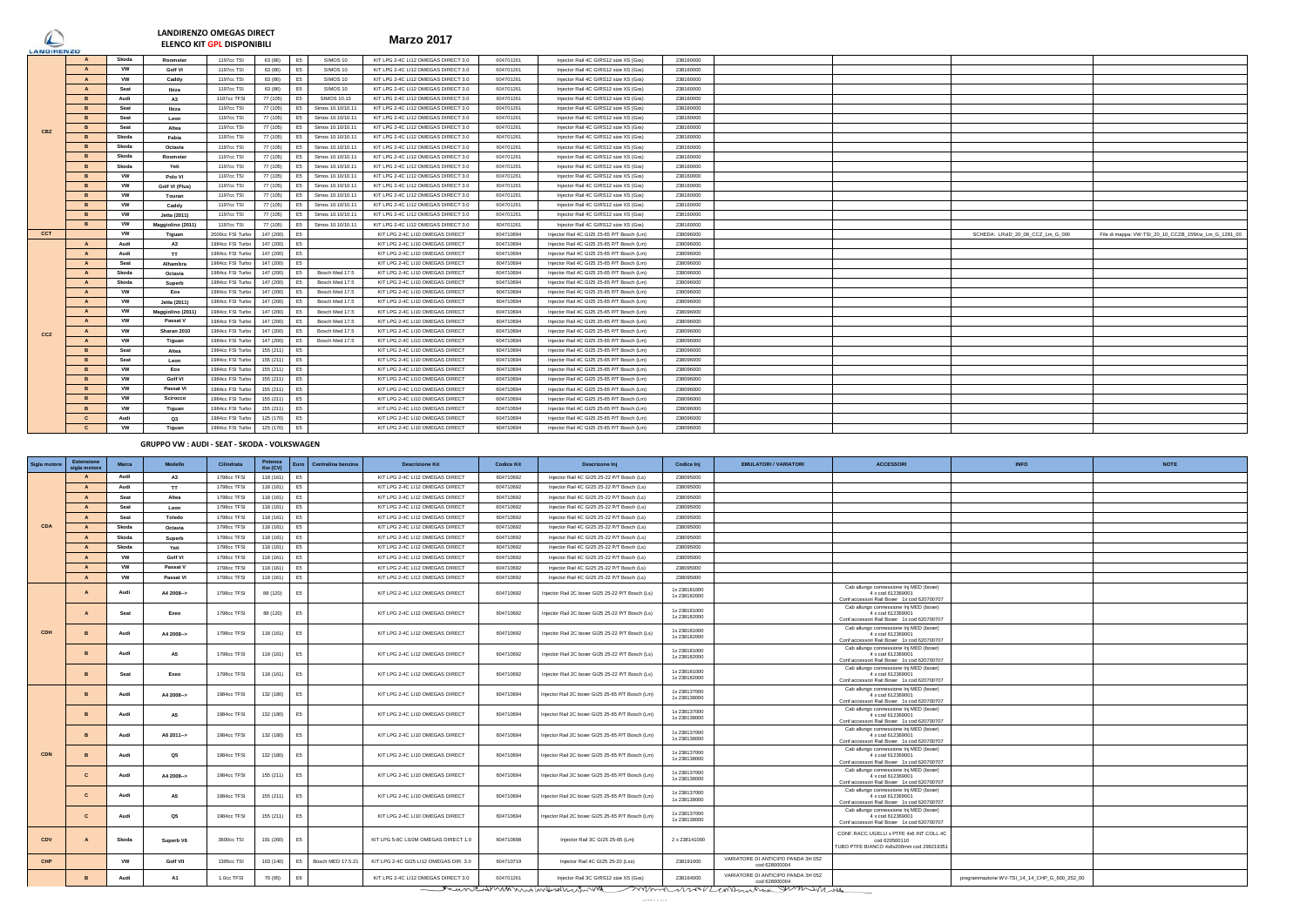**Marzo 2017 LANDIRENZO OMEGAS DIRECT ELENCO KIT GPL DISPONIBILI**

| --------------- |              |                              |                   |               |                |                                                                 |           |                                            |              |                                                     |                                                                                                            |                                              |  |
|-----------------|--------------|------------------------------|-------------------|---------------|----------------|-----------------------------------------------------------------|-----------|--------------------------------------------|--------------|-----------------------------------------------------|------------------------------------------------------------------------------------------------------------|----------------------------------------------|--|
|                 | $\mathbf{D}$ | <b>VW</b><br>Golf 7          | 1.0cc TSI 5p      | 85 (115) E6   |                | KIT LPG 2-4C LI12 OMEGAS DIRECT 3.0                             | 604701261 | Injector Rail 3C GIRS12 size XS (Gxs)      | 238164000    | VARIATORE DI ANTICIPO PANDA 3H 052<br>cod 628000004 |                                                                                                            | programmazione WV-TSI_14_14_CHP_G_600_252_00 |  |
| CHZ             |              | Golf 7<br><b>VW</b>          | 1.0cc TSI DSG BMT | 85 (115)      | E6             | KIT LPG 2-4C LI12 OMEGAS DIRECT 3.0                             | 604701261 | Injector Rail 3C GIRS12 size XS (Gxs)      | 238164000    | VARIATORE DI ANTICIPO PANDA 3H 052<br>cod 628000004 |                                                                                                            | programmazione WV-TSI_14_14_CHP_G_600_252_00 |  |
|                 |              | Polo<br><b>VW</b>            | 1.0cc TFSI        | 81 (110)      | E6             | KIT LPG 2-4C LI12 OMEGAS DIRECT 3.0                             | 604701261 | Injector Rail 3C GIRS12 size XS (Gxs)      | 238164000    | VARIATORE DI ANTICIPO PANDA 3H 052<br>cod 628000004 |                                                                                                            | programmazione WV-TSI_14_14_CHP_G_600_252_00 |  |
| <b>CJE</b>      |              | A4<br>Audi                   | <b>1800 TFSI</b>  | 125 (170)     | E5             | KIT GPL 2-4C GI25 LI10 OMEGAS DIR. 3.0                          | 604710721 | Injector Rail 2C boxer GI25 25-22 (Ls)     | 2x 238182000 |                                                     | Cab allungo connessione Inj MED (boxer)<br>4 x cod 612369001<br>Conf accessori Rail Boxer 1x cod 620700707 |                                              |  |
|                 |              | <b>A5</b><br>Audi            | <b>1800 TFSI</b>  | 125 (170) E5  |                | KIT GPL 2-4C GI25 LI10 OMEGAS DIR. 3.0                          | 604710721 | Injector Rail 2C boxer GI25 25-22 (Ls)     | 2x 238182000 |                                                     | Cab allungo connessione Inj MED (boxer)<br>4 x cod 612369001<br>Conf accessori Rail Boxer 1x cod 620700707 |                                              |  |
|                 |              | <b>Golf VII</b><br><b>VW</b> | 1197cc TFSI       | 63 (86)       |                | Bosch Med 17.5.21<br>KIT LPG 2-4C GI25 LI12 OMEGAS DIR. 3.0     | 604710719 | Injector Rail 4C GI25 25-20 (Lss)          | 238191000    |                                                     |                                                                                                            |                                              |  |
| CJZ             | $\mathbf{R}$ | Golf VII<br><b>VW</b>        | 1197cc TFSI       | 77 (105)      |                | E5B Bosch Med 17.5.21<br>KIT LPG 2-4C GI25 LI12 OMEGAS DIR. 3.0 | 604710719 | Injector Rail 4C GI25 25-20 (Lss)          | 238191000    |                                                     |                                                                                                            |                                              |  |
|                 | $\mathbf{c}$ | <b>VW</b><br>Polo VII        | 1197cc TFSI       | 66 (90)       |                | E5B Bosch Med 17.5.21<br>KIT LPG 2-4C GI25 LI12 OMEGAS DIR. 3.0 | 604710719 | Injector Rail 4C GI25 25-20 (Lss)          | 238191000    |                                                     |                                                                                                            |                                              |  |
|                 |              | <b>VW</b><br>Golf VII        | 1197cc TFSI       | 66 (90)       |                | E5B Bosch Med 17.5.21<br>KIT LPG 2-4C GI25 LI12 OMEGAS DIR. 3.0 | 604710719 | Injector Rail 4C GI25 25-20 (Lss)          | 238191000    |                                                     |                                                                                                            |                                              |  |
|                 | $\mathbf{c}$ | Fabia SW<br>Skoda            | 1197cc TFSI       | 66 (90)       |                | E5B Bosch Med 17.5.21<br>KIT LPG 2-4C GI25 LI12 OMEGAS DIR. 3.0 | 604710719 | Injector Rail 4C GI25 25-20 (Lss)          | 238191000    |                                                     |                                                                                                            |                                              |  |
|                 |              | Rapid<br>Skoda               | 1197cc TFSI       | 81 (110) E5B  |                | KIT LPG 2-4C GI25 LI12 OMEGAS DIR. 3.0                          | 604710719 | Injector Rail 4C GI25 25-20 (Lss)          | 238191000    |                                                     |                                                                                                            |                                              |  |
| <b>CMB</b>      |              | <b>VW</b><br><b>Golf VII</b> | 1395cc TFSI       | 90 (123)      | E <sub>5</sub> | KIT LPG 2-4C GI25 LI12 OMEGAS DIR. 3.0                          | 604710719 | Injector Rail 4C GI25 25-20 (Lss)          | 238191000    |                                                     |                                                                                                            | SCHEDA: LRxID 14T 12 CHP Lss-DI108 G 000     |  |
| CNC             |              | Audi<br>Q5                   | 2000cc TFSI       | 165 (220) E5B |                | KIT LPG 2-4C GI25 LI10M OMEGAS DIRECT 3.                        | 604710723 | Injector Rail 4C GI25 25-65 (Lm)           | 23814300     | VARIATORE DI ANTICIPO PANDA 3H 052<br>cod 628000004 |                                                                                                            |                                              |  |
| <b>CPS</b>      |              | Audi<br>Q3                   | 1984cc TFSI       | 155 (211)     | E <sub>5</sub> | KIT LPG 2-4C LI10 OMEGAS DIRECT                                 | 604710694 | Injector Rail 4C GI25 25-65 P/T Bosch (Lm) | 238096000    |                                                     |                                                                                                            | SCHEDA: LRxID 20 82 CCZ Lm G 000             |  |
| <b>CXS</b>      |              | <b>VW</b><br><b>Golf VII</b> | 1395cc TFSI       | 90 (123) E5   |                | KIT LPG 2-4C GI25 LI12 OMEGAS DIR. 3.0                          | 604710719 | Injector Rail 4C GI25 25-20 (Lss)          | 238191000    |                                                     |                                                                                                            |                                              |  |
| <b>CYV</b>      |              | Octavia<br>Skoda             | 1197cc TFSI       | 63 (86)       | E6B            | KIT LPG 2-4C LI12 OMEGAS DIRECT 3.0                             | 604701261 | Injector Rail 4C GIRS12 size XXS (Gxxs)    | 238000035    |                                                     |                                                                                                            |                                              |  |
| <b>CZC</b>      |              | <b>VW</b><br>Passat          | 1395cc TFSI       | 92 (125) E6B  |                | KIT LPG 2-4C GI25 LI12 OMEGAS DIR. 3.0                          | 604710719 | Injector Rail 4C GI25 25-20 (Lss)          | 238191000    |                                                     |                                                                                                            | SCHEDA:LRxID_12T_13_CJZ_Lss-DI108_G_002      |  |
| <b>CZC</b>      |              | <b>VW</b><br>Tiguan          | 1395cc TFSI       | 92 (125) E6B  |                | KIT LPG 2-4C GI25 LI12 OMEGAS DIR. 3.0                          | 604710719 | Injector Rail 4C GI25 25-20 (Lss)          | 238191000    |                                                     |                                                                                                            | SCHEDA:LRxID_12T_13_CJZ_Lss-DI108_G_002      |  |
| CZD             |              | <b>VW</b><br>Tiguan          | 1395cc TFSI       | 92 (125) E6B  |                | KIT LPG 2-4C GI25 LI12 OMEGAS DIR. 3.0                          | 604710719 | Injector Rail 4C GI25 25-20 (Lss)          | 238191000    | Stap 600 cod 628125000 da riprogrammare             |                                                                                                            | SCHEDA: LRxID_14T_12_CHP_Lss-DI108_G_000     |  |
| <b>CZD</b>      |              | <b>VW</b><br>Tiguan          | 1395cc TFSI       | 110 (150) E6B |                | KIT LPG 2-4C GI25 LI12 OMEGAS DIR. 3.0                          | 604710719 | Injector Rail 4C GI25 25-20 (Lss)          | 238191000    | Stap 600 cod 628125000 da riprogrammare             |                                                                                                            | SCHEDA: LRxID 14T 12 CHP Lss-DI108 G 000     |  |

#### **BMW**

| <b>Sigla motore</b> |             | Modello   | <b>Contact Manager</b> | Potenza   | Centralina benzir | <b>Descrizione Kit</b>                 | <b>Contract Contract Contract Contract Contract Contract Contract Contract Contract Contract Contract Contract Co</b><br><b>Codice Kit</b> | $\mathcal{L}(\mathcal{L})$ and $\mathcal{L}(\mathcal{L})$ and $\mathcal{L}(\mathcal{L})$<br>Descrizone Inj | Codice Inj | EMULATORI / VARIATORI | $\mathcal{L}(\mathcal{L})$ and $\mathcal{L}(\mathcal{L})$ and $\mathcal{L}(\mathcal{L})$<br><b>ACCESSOR</b> |  |
|---------------------|-------------|-----------|------------------------|-----------|-------------------|----------------------------------------|--------------------------------------------------------------------------------------------------------------------------------------------|------------------------------------------------------------------------------------------------------------|------------|-----------------------|-------------------------------------------------------------------------------------------------------------|--|
| <b>N20B20A</b>      | <b>DARM</b> |           | 1997c                  | 135 (183) | E6                | KIT GPL 2-4C GI25 LI10 OMEGAS DIR. 3.0 | 604710721                                                                                                                                  | Injector Rail 4C GI25 25-20 (Lss)                                                                          | 238191000  |                       | UGELLI LUNGHIi cod 236684100                                                                                |  |
| <b>N20B20B</b>      |             | 320XDRIVE | 1997cc                 | 135 (183) | E <sub>6</sub>    | KIT GPL 2-4C GI25 LI10 OMEGAS DIR. 3.0 | 604710721                                                                                                                                  | Injector Rail 4C GI25 25-20 (Lss)                                                                          | 238191000  |                       | UGELLI LUNGHIi cod 236684100                                                                                |  |

### **GRUPPO PSA : CITROEN - PEUGEOT**

| Sigla motore |         | Modello    | Cilindrata | Potenza<br>Kw (CV) | Euro           | Centralina benzina | <b>Descrizione Kit</b>          | <b>Codice Kit</b> | <b>Descrizone Ini</b>                       | <b>Codice Ini</b> | <b>EMULATORI / VARIATORI</b> | <b>ACCESSORI</b> | <b>INFO</b>                                                        | <b>NOTE</b>                    |
|--------------|---------|------------|------------|--------------------|----------------|--------------------|---------------------------------|-------------------|---------------------------------------------|-------------------|------------------------------|------------------|--------------------------------------------------------------------|--------------------------------|
| <b>5F02</b>  | Citroen | DS3        | 1598cc VTi | 115 (157)          | E5             |                    | KIT LPG 2-4C LI12 OMEGAS DIRECT | 604710692         | Injector Rail 4C GI25 25-22 P/T Bosch (Ls)  | 238095000         |                              |                  | SCHEDA: 5008 16T 10 5FV Ls G 000                                   |                                |
|              | Peugeot | 308        | 1598cc VTi | 115 (157)          |                | Bosch MEV 17.4     | KIT LPG 2-4C LI12 OMEGAS DIRECT | 604710692         | Injector Rail 4C GI25 25-22 P/T Bosch (Ls)  | 238095000         |                              |                  | SCHEDA: 5008 16T 10 5FV Ls G 000                                   |                                |
| <b>5F06</b>  | Citroen | DS4        | 1598cc VTi | 120 (163)          | F <sub>5</sub> |                    | KIT LPG 2-4C LI12 OMEGAS DIRECT | 604710692         | Injector Rail 4C GI25 25-22 P/T Bosch (Ls)  | 238095000         |                              |                  | SCHEDA: 5008_16T_10_5FV_Ls_G_000                                   |                                |
| 5FR          | Citroen | DS3        | 1598cc VTi | 115 (157)          | E <sub>5</sub> | Bosch MEV 17.4     | KIT LPG 2-4C LI12 OMEGAS DIRECT | 604710692         | Injector Rail 4C GI25 25-22 P/T Bosch (Ls)  | 238095000         |                              |                  |                                                                    |                                |
|              | Peugeot | 207        | 1598cc VTi | 115 (157)          | F <sub>5</sub> | Bosch MEV 17.4     | KIT LPG 2-4C LI12 OMEGAS DIRECT | 604710692         | Injector Rail 4C GI25 25-22 P/T Bosch (Ls)  | 238095000         |                              |                  |                                                                    |                                |
|              | Citroen | C4         | 1598cc VTi | 103 (140)          | F4             |                    | KIT LPG 2-4C LI12 OMEGAS DIRECT | 604710692         | Injector Rail 4C GI25 25-22 P/T Bosch (Ls)  | 238095000         |                              |                  | SCHEDA: 5008_16T_10_5FV_Ls_G_000<br>VERSIONE CON CAMBIO AUTOMATICO |                                |
| <b>5FT</b>   | Citroen | C4 Picasso | 1598cc VTi | 103 (140)          | E4             |                    | KIT LPG 2-4C LI12 OMEGAS DIRECT | 604710692         | Injector Rail 4C GI25 25-22 P/T Bosch (Ls)  | 238095000         |                              |                  | SCHEDA: 5008 16T 10 5FV Ls G 000<br>VERSIONE CON CAMBIO AUTOMATICO |                                |
|              | Peugeot | 308        | 1598cc VTi | 103 (140)          | E4             |                    | KIT LPG 2-4C LI12 OMEGAS DIRECT | 604710692         | Injector Rail 4C GI25 25-22 P/T Bosch (Ls)  | 238095000         |                              |                  | SCHEDA: 5008 16T 10 5FV Ls G 000<br>VERSIONE CON CAMBIO AUTOMATICO |                                |
|              | Citroen | DS4        | 1598cc VTi | 147 (200)          | E5             | Bosch Med 17.4.2   | KIT LPG 2-4C LI10 OMEGAS DIRECT | 604710694         | Injector Rail 4C GI25 25-20 P/T Bosch (Lss) | 238142000         |                              |                  |                                                                    |                                |
| 5FL          | Citroen | DS5        | 1598cc VTi | 147 (200)          | E5             | Bosch Med 17.4.2   | KIT LPG 2-4C LI10 OMEGAS DIRECT | 604710694         | Injector Rail 4C GI25 25-20 P/T Bosch (Lss) | 238142000         |                              |                  |                                                                    |                                |
|              | Peugeot | 308        | 1598cc VTi | 147 (200)          | E5             | Bosch Med 17.4.2   | KIT LPG 2-4C LI10 OMEGAS DIRECT | 604710694         | Injector Rail 4C GI25 25-20 P/T Bosch (Lss) | 238142000         |                              |                  |                                                                    |                                |
|              | Peugeot | <b>RCZ</b> | 1598cc VTi | 147 (200)          | E5             | Bosch Med 17.4.2   | KIT LPG 2-4C LI10 OMEGAS DIRECT | 604710694         | Injector Rail 4C GI25 25-20 P/T Bosch (Lss) | 238142000         |                              |                  |                                                                    |                                |
|              | Citroen | C4         | 1598cc VTi | 115 (157)          | F <sub>5</sub> | Bosch MEV 17.4     | KIT LPG 2-4C LI12 OMEGAS DIRECT | 604710692         | Injector Rail 4C GI25 25-22 P/T Bosch (Ls)  | 238095000         |                              |                  |                                                                    |                                |
|              | Citroen | C4 Picasso | 1598cc VTi | 115 (157)          | F <sub>5</sub> | Bosch MEV 17.4     | KIT LPG 2-4C LI12 OMEGAS DIRECT | 604710692         | Injector Rail 4C GI25 25-22 P/T Bosch (Ls)  | 238095000         |                              |                  |                                                                    |                                |
|              | Citroen | C5         | 1598cc VTi | 115 (157)          |                | Bosch MEV 17.4     | KIT LPG 2-4C LI12 OMEGAS DIRECT | 604710692         | Injector Rail 4C GI25 25-22 P/T Bosch (Ls)  | 238095000         |                              |                  |                                                                    |                                |
|              | Citroen | DS3        | 1598cc VTi | 115 (157)          |                | Bosch MEV 17.4     | KIT LPG 2-4C LI12 OMEGAS DIRECT | 604710692         | Injector Rail 4C GI25 25-22 P/T Bosch (Ls)  | 238095000         |                              |                  |                                                                    |                                |
|              | Citroen | DS4        | 1598cc VTi | 115 (157)          |                | Bosch MEV 17.4     | KIT LPG 2-4C LI12 OMEGAS DIRECT | 604710692         | Injector Rail 4C GI25 25-22 P/T Bosch (Ls)  | 238095000         |                              |                  |                                                                    |                                |
| 5FV          | Citroen | DS5        | 1598cc VTi | 115 (157)          |                | Bosch MEV 17.4     | KIT LPG 2-4C LI12 OMEGAS DIRECT | 604710692         | Injector Rail 4C GI25 25-22 P/T Bosch (Ls)  | 238095000         |                              |                  |                                                                    |                                |
|              | Peugeot | 208        | 1598cc VTi | 115 (157)          |                | Bosch MEV 17.4     | KIT LPG 2-4C LI12 OMEGAS DIRECT | 604710692         | Injector Rail 4C GI25 25-22 P/T Bosch (Ls)  | 238095000         |                              |                  |                                                                    |                                |
|              | Peugeot | 308        | 1598cc VTi | 115 (157)          | F <sub>5</sub> | Bosch MEV 17.4     | KIT LPG 2-4C LI12 OMEGAS DIRECT | 604710692         | Injector Rail 4C GI25 25-22 P/T Bosch (Ls)  | 238095000         |                              |                  |                                                                    |                                |
|              | Peugeot | 508        | 1598cc VTi | 115 (157)          | F <sub>5</sub> | Bosch MEV 17.4     | KIT LPG 2-4C LI12 OMEGAS DIRECT | 604710692         | Injector Rail 4C GI25 25-22 P/T Bosch (Ls)  | 238095000         |                              |                  |                                                                    |                                |
|              | Peugeot | 3008       | 1598cc VTi | 115 (157)          | F <sub>5</sub> | Bosch MEV 17.4     | KIT LPG 2-4C LI12 OMEGAS DIRECT | 604710692         | Injector Rail 4C GI25 25-22 P/T Bosch (Ls)  | 238095000         |                              |                  |                                                                    |                                |
|              | Peugeot | 5008       | 1598cc VTi | 115 (157)          | E5             | Bosch MEV 17.4     | KIT LPG 2-4C LI12 OMEGAS DIRECT | 604710692         | Injector Rail 4C GI25 25-22 P/T Bosch (Ls)  | 238095000         |                              |                  |                                                                    |                                |
|              | Peugeot | <b>RCZ</b> | 1598cc VTi | 115 (157)          | E5             | Bosch MEV 17.4     | KIT LPG 2-4C LI12 OMEGAS DIRECT | 604710692         | Injector Rail 4C GI25 25-22 P/T Bosch (Ls)  | 238095000         |                              |                  |                                                                    |                                |
|              | Citroen | C4         | 1598cc VTi | 110 (150)          | E4             |                    | KIT LPG 2-4C LI12 OMEGAS DIRECT | 604710692         | Injector Rail 4C GI25 25-22 P/T Bosch (Ls)  | 238095000         |                              |                  | SCHEDA: 5008 16T 10 5FV Ls G 000                                   | Info disponibili contattare AT |
|              | Citroen | C4 Picasso | 1598cc VTi | 110 (150)          | F4             |                    | KIT LPG 2-4C LI12 OMEGAS DIRECT | 604710692         | Injector Rail 4C GI25 25-22 P/T Bosch (Ls)  | 238095000         |                              |                  | SCHEDA: 5008 16T 10 5FV Ls G 000                                   | Info disponibili contattare AT |
|              | Citroen | DS3        | 1598cc VTi | 110 (150)          | F4             |                    | KIT LPG 2-4C LI12 OMEGAS DIRECT | 604710692         | Injector Rail 4C GI25 25-22 P/T Bosch (Ls)  | 238095000         |                              |                  | SCHEDA: 5008 16T 10 5FV Ls G 000                                   | Info disponibili contattare AT |
| 5FX          | Peugeot | 207        | 1598cc VTi | 110 (150)          | F4             |                    | KIT LPG 2-4C LI12 OMEGAS DIRECT | 604710692         | Injector Rail 4C GI25 25-22 P/T Bosch (Ls)  | 238095000         |                              |                  | SCHEDA: 5008_16T_10_5FV_Ls_G_000                                   | Info disponibili contattare AT |
|              | Peugeot | 308        | 1598cc VTi | 110 (150)          | F4             |                    | KIT LPG 2-4C LI12 OMEGAS DIRECT | 604710692         | Injector Rail 4C GI25 25-22 P/T Bosch (Ls)  | 238095000         |                              |                  | SCHEDA: 5008_16T_10_5FV_Ls_G_000                                   | Info disponibili contattare AT |
|              | Peugeot | 3008       | 1598cc VTi | 110 (150)          | F4             |                    | KIT LPG 2-4C LI12 OMEGAS DIRECT | 604710692         | Injector Rail 4C GI25 25-22 P/T Bosch (Ls)  | 238095000         |                              |                  | SCHEDA: 5008_16T_10_5FV_Ls_G_000                                   | Info disponibili contattare AT |
|              | Peugeot | 207        | 1598cc VTi | 128 (174)          |                | Bosch MEV 17.4     | KIT LPG 2-4C LI10 OMEGAS DIRECT | 604710694         | Injector Rail 4C GI25 25-22 P/T Bosch (Ls)  | 238095000         |                              |                  | SCHEDA: 5008_16T_10_5FV_Ls_G_000                                   |                                |
| 5FY          | Peugeot | 308        | 1598cc VTi | 128 (174)          | F4             | Bosch MEV 17.4     | KIT LPG 2-4C LI10 OMEGAS DIRECT | 604710694         | Injector Rail 4C GI25 25-22 P/T Bosch (Ls)  | 238095000         |                              |                  | SCHEDA: 5008_16T_10_5FV_Ls_G_000                                   |                                |

# **GRUPPO RSA: DACIA - RENAULT**

| Sigla motore |              | Modell<br><b>MORGIN</b>    | <b>CONTRACTOR</b><br>umarata | Kw (CV)      | <b>Descrizione Kit</b>                 | <b>Codice Kit</b> | Descrizone Inj                    | Codice Inj | <b>EMULATORI / VARIATORI</b>                    | <b>ACCESSORI</b> |                                                  | <b>NOTE</b> |
|--------------|--------------|----------------------------|------------------------------|--------------|----------------------------------------|-------------------|-----------------------------------|------------|-------------------------------------------------|------------------|--------------------------------------------------|-------------|
|              | Rena         | <b>Megane III Sportour</b> | 1197cc TCF                   | 85 (116) E5B | KIT LPG 2-4C GI25 LI12 OMEGAS DIR. 3.0 | 604710719         | Injector Rail 4C GI25 25-20 (Lss) | 238191000  |                                                 |                  | SCHEDA: Megane-stour 12T 13 H5FA4 Lss G 001 (PM) |             |
|              | <b>Dacia</b> | <b>Duster</b>              | 1197cc TCE                   | 02/12FL      | KIT LPG 2-4C GI25 LI12 OMEGAS DIR 3.0  | 604710719         | Injector Rail 4C GI25 25-20 (Lss) | 238191000  | EMULATORE LIVELLO GALLEGGIANTE<br>cod 628457000 |                  | SCHEDA: Megane-stour_12T_13_H5FA4_Lss_G_001 (PM) |             |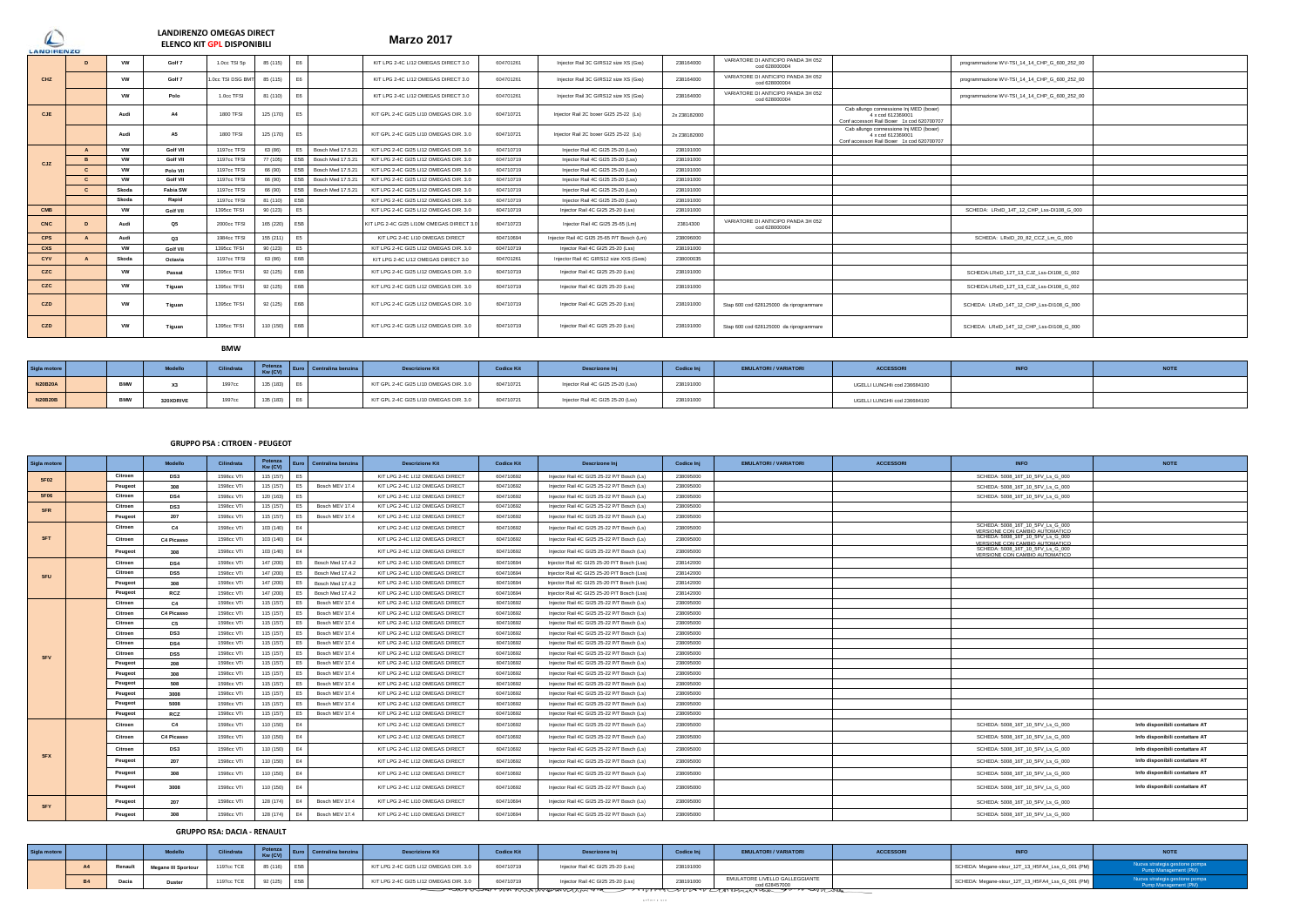**Marzo 2017 LANDIRENZO OMEGAS DIRECT ELENCO KIT GPL DISPONIBILI**

| LANDIRENZO     |         |                        |            |                                                                                                                       |                                                                                              | Marzo zu M                             |           |                                   |           |                                                 |                                                  |                                                        |
|----------------|---------|------------------------|------------|-----------------------------------------------------------------------------------------------------------------------|----------------------------------------------------------------------------------------------|----------------------------------------|-----------|-----------------------------------|-----------|-------------------------------------------------|--------------------------------------------------|--------------------------------------------------------|
|                | Renault | <b>Megane Sportour</b> | 1197cc TCE | F5B                                                                                                                   |                                                                                              | KIT LPG 2-4C GI25 LI12 OMEGAS DIR. 3.0 | 604710719 | Injector Rail 4C GI25 25-20 (Lss) | 238191000 |                                                 | SCHEDA: Megane-stour 12T 13 H5FA4 Lss G 001 (PM) | Nuova strategia gestione pompa<br>Pump Management (PM) |
| C.             | Dacia   | Lodgy                  | 1197cc TCE | F <sub>5</sub> R                                                                                                      |                                                                                              | KIT LPG 2-4C GI25 LI12 OMEGAS DIR. 3.0 | 604710719 | Injector Rail 4C GI25 25-20 (Lss) | 238191000 |                                                 |                                                  | Nuova strategia gestione pompa<br>Pump Management (PM) |
| D <sub>4</sub> | Renault | Captur                 | 1197cc TCE | F5B                                                                                                                   |                                                                                              | KIT LPG 2-4C GI25 LI12 OMEGAS DIR. 3.0 | 604710719 | Injector Rail 4C GI25 25-20 (Lss) | 238191000 |                                                 | SCHEDA: Megane-stour 12T 13 H5FA4 Lss G 001 (PM) | Nuova strategia gestione pompa<br>Pump Management (PM) |
| D <sub>4</sub> | Renault | Clio                   | 1197cc TCE | F5B                                                                                                                   |                                                                                              | KIT LPG 2-4C GI25 LI12 OMEGAS DIR. 3.0 | 604710719 | Injector Rail 4C GI25 25-20 (Lss) | 238191000 |                                                 | SCHEDA: Megane-stour 12T 13 H5FA4 Lss G 001 (PM) | Nuova strategia gestione pompa<br>Pump Management (PM) |
|                | Renault | Scenic                 | 1197cc TCE | F <sub>5</sub> R                                                                                                      |                                                                                              | KIT LPG 2-4C GI25 LI12 OMEGAS DIR. 3.0 | 604710719 | Injector Rail 4C GI25 25-20 (Lss) | 238191000 |                                                 |                                                  | Nuova strategia gestione pompa<br>Pump Management (PM) |
| 400            | Renault | Kangoo                 | 1197cc TCE | <b>F5B</b>                                                                                                            |                                                                                              | KIT LPG 2-4C GI25 LI12 OMEGAS DIR. 3.0 | 604710719 | Injector Rail 4C GI25 25-20 (Lss) | 238191000 |                                                 |                                                  | Nuova strategia gestione pompa<br>Pump Management (PM) |
|                | Renault | Megane III Sportour    | 1197cc TCE | <b>F6R</b>                                                                                                            |                                                                                              | KIT LPG 2-4C GI25 LI12 OMEGAS DIR. 3.0 | 604710719 | Injector Rail 4C GI25 25-20 (Lss) | 238191000 |                                                 |                                                  | Nuova strategia gestione pompa<br>Pump Management (PM) |
|                | Dacia   | <b>Duster</b>          | 1197cc TCE | F6B                                                                                                                   |                                                                                              | KIT LPG 2-4C GI25 LI12 OMEGAS DIR. 3.0 | 604710719 | Injector Rail 4C GI25 25-20 (Lss) | 238191000 | EMULATORE LIVELLO GALLEGGIANTE<br>cod 628457000 | SCHEDA: QASHQAI 12T 14 HRA2 Lss G 004 (PM)       | Nuova strategia gestione pompa<br>Pump Management (PM) |
|                | Renault | <b>Megane Sportour</b> | 1197cc TCE | F6B                                                                                                                   |                                                                                              | KIT LPG 2-4C GI25 LI12 OMEGAS DIR. 3.0 | 604710719 | Injector Rail 4C GI25 25-20 (Lss) | 238191000 |                                                 | SCHEDA: QASHQAI 12T 14 HRA2 Lss G 004 (PM)       | Nuova strategia gestione pompa<br>Pump Management (PM) |
|                | Dacia   | Loday                  | 1197cc TCE | <b>F6B</b>                                                                                                            |                                                                                              | KIT LPG 2-4C GI25 LI12 OMEGAS DIR. 3.0 | 604710719 | Injector Rail 4C GI25 25-20 (Lss) | 238191000 |                                                 |                                                  | Nuova strategia gestione pompa<br>Pump Management (PM) |
|                | Renault | Captur                 | 1197cc TCE | F6B                                                                                                                   |                                                                                              | KIT LPG 2-4C GI25 LI12 OMEGAS DIR. 3.0 | 604710719 | Injector Rail 4C GI25 25-20 (Lss) | 238191000 |                                                 |                                                  | Nuova strategia gestione pompa<br>Pump Management (PM) |
|                | Renault | Clio                   | 1197cc TCE | F6B                                                                                                                   |                                                                                              | KIT LPG 2-4C GI25 LI12 OMEGAS DIR. 3.0 | 604710719 | Injector Rail 4C GI25 25-20 (Lss) | 238191000 |                                                 |                                                  | Nuova strategia gestione pompa<br>Pump Management (PM) |
| F4             | Renault | Kadiar                 | 1197cc TCE | F6B                                                                                                                   |                                                                                              | KIT LPG 2-4C GI25 LI12 OMEGAS DIR. 3.0 | 604710719 | Injector Rail 4C GI25 25-20 (Lss) | 238191000 |                                                 | SCHEDA: QASHQAI 12T 14 HRA2 Lss G 004 (PM)       | Nuova strategia gestione pompa<br>Pump Management (PM) |
|                | Renault | Scenic                 | 1197cc TCE | <b>F6B</b>                                                                                                            |                                                                                              | KIT LPG 2-4C GI25 LI12 OMEGAS DIR. 3.0 | 604710719 | Injector Rail 4C GI25 25-20 (Lss) | 238191000 |                                                 |                                                  | Nuova strategia gestione pompa<br>Pump Management (PM) |
|                | Renault | Kangoo                 | 1197cc TCE | E6B                                                                                                                   |                                                                                              | KIT LPG 2-4C GI25 LI12 OMEGAS DIR. 3.0 | 604710719 | Injector Rail 4C GI25 25-20 (Lss) | 238191000 |                                                 | SCHEDA: QASHQAI 12T 14 HRA2 Lss G 004 (PM)       | Nuova strategia gestione pompa<br>Pump Management (PM) |
|                |         |                        |            | <b>ELENCO KIT GPL DISPONIBILI</b><br>97 (132)<br>85 (116)<br>88 (120)<br>88 (120)<br>92 (125)<br>85 (116)<br>88 (120) | 85 (116)<br>85 (116)<br>85 (116)<br>97 (132)<br>88 (120)<br>96 (130)<br>85 (116)<br>85 (116) |                                        |           |                                   |           |                                                 |                                                  |                                                        |

**FORD**

| Sigla motore |      | Modello      | Cilindrata | Potenza<br>Kw (CV) |                | Euro Centralina benzina | <b>Descrizione Kit</b>           | <b>Codice Kit</b> | Descrizone Inj                                    | Codice Inj                 | <b>EMULATORI / VARIATORI</b> | <b>ACCESSORI</b>                                                                                           | <b>INFO</b>                    | <b>NOTE</b> |
|--------------|------|--------------|------------|--------------------|----------------|-------------------------|----------------------------------|-------------------|---------------------------------------------------|----------------------------|------------------------------|------------------------------------------------------------------------------------------------------------|--------------------------------|-------------|
| <b>JQD</b>   | Ford | C-Max        | 1600cc     | 111 (150)          | E <sub>5</sub> |                         | KIT LPG 2-4C LI12 OMEGAS DIRECT  | 604710692         | Injector Rail 2C boxer GI25 25-20 P/T Bosch (Lss) | 1x238166000<br>1x238157000 |                              | Cab allungo connessione Inj MED (boxer)<br>4 x cod 612369001<br>Conf accessori Rail Boxer 1x cod 620700707 |                                |             |
|              | Ford | <b>Focus</b> | 1600cc     | 111 (150)          | E5             |                         | KIT LPG 2-4C LI12 OMEGAS DIRECT  | 604710692         | Injector Rail 2C boxer GI25 25-20 P/T Bosch (Lss) | 1x238166000<br>1x238157000 |                              | Cab allungo connessione Inj MED (boxer)<br>4 x cod 612369001<br>Conf accessori Rail Boxer 1x cod 620700707 |                                |             |
| <b>JQD</b>   | Ford | C-Max        | 1600cc     | 111 (150)          | E5             |                         | KIT LPG 2-4C LI12 OMEGAS DIRECT  | 604710692         | Injector Rail 2C boxer GI25 25-20 P/T Bosch (Lss) | 1x238166000<br>1x238157000 |                              | Cab allungo connessione Inj MED (boxer)<br>4 x cod 612369001<br>Conf accessori Rail Boxer 1x cod 620700707 |                                |             |
|              | Ford | <b>Focus</b> | 1600cc     | 111 (150)          | E5             |                         | KIT LPG 2-4C LI12 OMEGAS DIRECT  | 604710692         | Injector Rail 2C boxer GI25 25-20 P/T Bosch (Lss) | 1x238166000<br>1x238157000 |                              | Cab allungo connessione Inj MED (boxer)<br>4 x cod 612369001<br>Conf accessori Rail Boxer 1x cod 620700707 |                                |             |
| <b>JQM</b>   | Ford | Kuga         | 1600cc     | 111 (150)          |                |                         | KIT LPG 2-4C LI12 OMEGAS DIRECT  | 604710692         | Injector Rail 4C GI25 25-20 P/T Bosch (Lss)       | 238142000                  |                              |                                                                                                            |                                |             |
| <b>CFBA</b>  | Ford | Mondeo III   | 1798cc     | 96 (131)           |                |                         | KIT LPG 2-4C LI10 OMEGAS DIRECT  | 604710694         | Injector Rail 4C GI25 25-20 P/T Bosch (Lss)       | 238142000                  |                              |                                                                                                            | INFO DISPONIBILI CONTATTARE AT |             |
| TNWA         | Ford | S-MAX        | 1976cc     | 149 (202)          |                |                         | KIT LPG 2-4C LI10 OMEGAS DIRECT  | 604710694         | Injector Rail 4C GI25 25-65 P/T Bosch (Lm)        | 238096000                  |                              | UGELLI LUNGHIi cod 236684100                                                                               |                                |             |
| <b>TPWA</b>  | Ford | S-MAX        | 2000cc     | 177 (240)          | F <sub>5</sub> |                         | KIT LPG 2-4C LI10M OMEGAS DIRECT | 604701317         | Injector Rail 2C boxer GI25 25-65 P/T Bosch (Lm)  | 1x238137000<br>1x238138000 |                              | Cab allungo connessione Inj MED (boxer)<br>4 x cod 612369001<br>Conf accessori Rail Boxer 1x cod 620700707 | INFO DISPONIBILI CONTATTARE AT |             |

#### **GRUPPO HYUNDAI - KIA**

| Sigla motore |         | Modello       | Cilindrata | Kw (CV)        |      | Potenza Euro Centralina benzina | <b>Descrizione Kit</b>                 | <b>Codice Kit</b> | Descrizone Ini                              | Codice Ini | <b>EMULATORI / VARIATORI</b> | <b>ACCESSORI</b> | <b>INFO</b>                       | <b>NOTE</b> |
|--------------|---------|---------------|------------|----------------|------|---------------------------------|----------------------------------------|-------------------|---------------------------------------------|------------|------------------------------|------------------|-----------------------------------|-------------|
|              | Hyundai | IX35 / Tucson | 1591cc GDI | 99 (135)       |      | Bosch Med 17.9.8                | KIT LPG 2-4C LI12 OMEGAS DIRECT        | 604710692         | Injector Rail 4C GI25 25-20 P/T Bosch (Lss) | 238142000  |                              |                  |                                   |             |
|              | Hyundai | IX35 / Tucson | 1591cc GDI | 97 (132) E6B   |      |                                 | KIT LPG 2-4C LI12 OMEGAS DIRECT        | 604710692         | Injector Rail 4C GI25 25-20 P/T Bosch (Lss) | 238142000  |                              |                  |                                   |             |
|              | Hvundai | 140           | 1591cc GDI | 99 (135)       |      | Bosch Med 17.9.8                | KIT LPG 2-4C LI12 OMEGAS DIRECT        | 604710692         | Injector Rail 4C GI25 25-20 P/T Bosch (Lss) | 238142000  |                              |                  |                                   |             |
| G4FD         | Hvundai | Veloster      | 1591cc GDI | 103 (140)      |      | Bosch Med 17.9.8                | KIT LPG 2-4C LI12 OMEGAS DIRECT        | 604710692         | Injector Rail 4C GI25 25-20 P/T Bosch (Lss) | 238142000  |                              |                  |                                   |             |
|              | Кiя     | Carens        | 1591cc GDI | 99 (135)       |      | Bosch Med 17.9.8                | KIT LPG 2-4C LI12 OMEGAS DIRECT        | 604710692         | Injector Rail 4C GI25 25-20 P/T Bosch (Lss) | 238142000  |                              |                  | SCHEDA: IX35_16_11_G4FD_Lss_G_002 |             |
|              | Kia     | Cee'd         | 1591cc GDI | 99 (135)       |      | Bosch Med 17.9.8                | KIT LPG 2-4C LI12 OMEGAS DIRECT        | 604710692         | Injector Rail 4C GI25 25-20 P/T Bosch (Lss) | 238142000  |                              |                  | SCHEDA: IX35_16_11_G4FD_Lss_G_002 |             |
|              | Кiя     | Soul          | 1591cc GDI | 103 (140)      |      | Kefico Bosch                    | KIT LPG 2-4C LI12 OMEGAS DIRECT        | 604710692         | Injector Rail 4C GI25 25-20 P/T Bosch (Lss) | 238142000  |                              |                  | SCHEDA: IX35_16_11_G4FD_Lss_G_002 |             |
|              | Kia     | Sportage      | 1591cc GDI | 99 (135)       |      | Bosch Med 17.9.8                | KIT LPG 2-4C LI12 OMEGAS DIRECT        | 604710692         | Injector Rail 4C GI25 25-20 P/T Bosch (Lss) | 238142000  |                              |                  | SCHEDA: IX35_16_11_G4FD_Lss_G_002 |             |
| G4FJ         | Hvundai | Tucson        | 1600cc GDI | 130 (1777) E6B |      |                                 | KIT GPL 2-4C GI25 LI10 OMEGAS DIR. 3.0 | 604710721         | Injector Rail 4C GI25 25-20 (Lss)           | 238192000  |                              |                  | INFO DISPONIBILI CONTATTARE AT    |             |
| G4NC         | Hyundai | IX35 / Tucson | 2000cc GDI | 122 (165)      | F5 L | Bosch Med 17.9.8                | KIT LPG 2-4C LI10 OMEGAS DIRECT        | 604710694         | Injector Rail 4C GI25 25-20 P/T Bosch (Lss) | 238142000  |                              |                  | SCHEDA: IX35 16 11 G4FD Lss G 002 |             |

# **GRUPPO JAGUAR - LAND ROVER**

| Sigla motore |                   | Modello        | Cilindrata    | Potenza      | $K_W(CV)$ Euro Centralina benzina | <b>Descrizione Kit</b>           | <b>Codice Kit</b> | Descrizone Inj                                   | Codice Inj                  | <b>EMULATORI / VARIATORI</b> | <b>ACCESSORI</b>                                                                                                                                                     |                                     | <b>NOTE</b> |
|--------------|-------------------|----------------|---------------|--------------|-----------------------------------|----------------------------------|-------------------|--------------------------------------------------|-----------------------------|------------------------------|----------------------------------------------------------------------------------------------------------------------------------------------------------------------|-------------------------------------|-------------|
|              | Jaguar            | XF 2.0 Turbo   | 2.0 Turbo 16v | 177 (240) E5 |                                   | KIT LPG 2-4C LI10M OMEGAS DIRECT | 60470131          | Injector Rail 2C boxer GI25 25-65 P/T Bosch (Lm) | 1x238137000<br>1x 238138000 |                              | Cab allungo connessione Inj MED (boxer)<br>4 x cod 612369001<br>Conf accessori Rail Boxer 1x cod 620700707                                                           | SCHEDA: EVOQUE_20_12_204PT_Lm_G_000 |             |
| 204PT        | <b>Land Rover</b> | Evoque T. 4X4  | 2.0 Turbo 16v | 177 (240) E5 |                                   | KIT LPG 2-4C LI10M OMEGAS DIRECT | 604701317         | Injector Rajl 2C boxer GI25 25-65 P/T Bosch (Lm) | 1x238137000<br>1x238138000  |                              | CONF.RACC.UGELLI x PTFE 4x6 INT.COLL.4C<br>cod 620500110<br>TUBO PTFE BIANCO 4x6x200mm cod 299219351<br>Cab allungo connessione Inj MED (boxer)<br>4 x cod 612369001 | SCHEDA: EVOQUE 20 12 204PT Lm G 000 |             |
|              | <b>Land Rover</b> | Freelander 4X4 | 2.0 Turbo 16v | 177 (240) E5 |                                   | KIT LPG 2-4C LI10M OMEGAS DIRECT | 604701317         | Injector Rail 2C boxer GI25 25-65 P/T Bosch (Lm) | 1x238137000<br>1x238138000  |                              | Cab allungo connessione Inj MED (boxer)<br>4 x cod 612369001<br>Conf accessori Rail Boxer 1x cod 620700707                                                           | SCHEDA: EVOQUE 20 12 204PT Lm G 000 |             |

### **MAZDA**

| Sigla motore |       | Modello    | Cilindrata | Kw (CV)      | Potenza Euro Centralina benzina | <b>Descrizione Kit</b>                 | <b>Codice Kit</b> | Descrizone Inj                                   | Codice Inj                 | <b>EMULATORI / VARIATORI</b> | <b>ACCESSORI</b>                                                                                           | <b>INFO</b>                          | <b>NOTE</b> |
|--------------|-------|------------|------------|--------------|---------------------------------|----------------------------------------|-------------------|--------------------------------------------------|----------------------------|------------------------------|------------------------------------------------------------------------------------------------------------|--------------------------------------|-------------|
| L3           | Mazda | CX7        | 2300cc     | 191 (260) E4 |                                 | KIT LPG 2-4C LI10M OMEGAS DIRECT       | 604701317         | Injector Rail 2C boxer GI25 25-65 P/T Bosch (Lm) | 1x238137000<br>1x238138000 |                              | Cab allungo connessione Inj MED (boxer)<br>4 x cod 612369001<br>Conf accessori Rail Boxer 1x cod 620700707 |                                      |             |
| LF.          | Mazda | Mazda 6    | 2000cc     | 114 (155)    | E5                              | KIT LPG 2-4C GI25 LI12 OMEGAS DIR. 3.0 | 604710719         | Injector Rail 4C GI25 25-22 (Ls)                 | 238192000                  |                              |                                                                                                            |                                      |             |
| PE           | Mazda | Mazda CX-5 | 1998cc     | 121 (16)     |                                 | KIT GPL 2-4C GI25 LI10 OMEGAS DIR. 3.0 | 604710721         | Injector Rail 4C GI25 25-22 (Ls)                 | 238192000                  |                              |                                                                                                            |                                      |             |
| <b>P5</b>    | Mazda | Mazda 3    | 1496cc     | 74 (100) E5  |                                 | KIT LPG 2-4C GI25 LI12 OMEGAS DIR. 3.0 | 604710719         | Injector Rail 2C boxer GI25 25-20 (Lss)          | 2x 238157000               |                              | Cab allungo connessione Inj MED (boxer)<br>4 x cod 612369001<br>Conf accessori Rail Boxer 1x cod 620700707 |                                      |             |
| <b>PY</b>    | Mazda | Mazda 6    | 2500cc     | 141 (192) E5 |                                 | KIT GPL 2-4C GI25 LI10 OMEGAS DIR. 3.0 | 604710721         | Injector Rail 4C GI25 25-22 (Ls)                 | 238192000                  |                              |                                                                                                            | SCHEDA: Mazda CX-5 20 13 PE Ls G 001 |             |

### **MERCEDES**

| gla motore |    |          | <b>STATE OF STATE OF STATE OF STATE OF STATE OF STATE OF STATE OF STATE OF STATE OF STATE OF STATE OF STATE OF S</b><br>$100 - 1000 - 1000$ | -----               |          |                  | Descrizione Kit                        | Codice Kit |                                   | Podice In L | ACCESSON |                                             |  |
|------------|----|----------|---------------------------------------------------------------------------------------------------------------------------------------------|---------------------|----------|------------------|----------------------------------------|------------|-----------------------------------|-------------|----------|---------------------------------------------|--|
| <b>H5F</b> | A4 | Mercedes | Citan                                                                                                                                       | . TAP.<br>1970a 10a | 84 (114) | E <sub>5</sub> B | KIT LPG 2-4C GI25 LI12 OMEGAS DIR. 3.0 | 604710710  | Injector Rail 4C GI25 25-20 (Lss) | 238191000   |          | SCHEDA: OASHOAI 12T 14 HRA2 I ss G 004 (PM) |  |

mentoshin malmondad mind manufacture